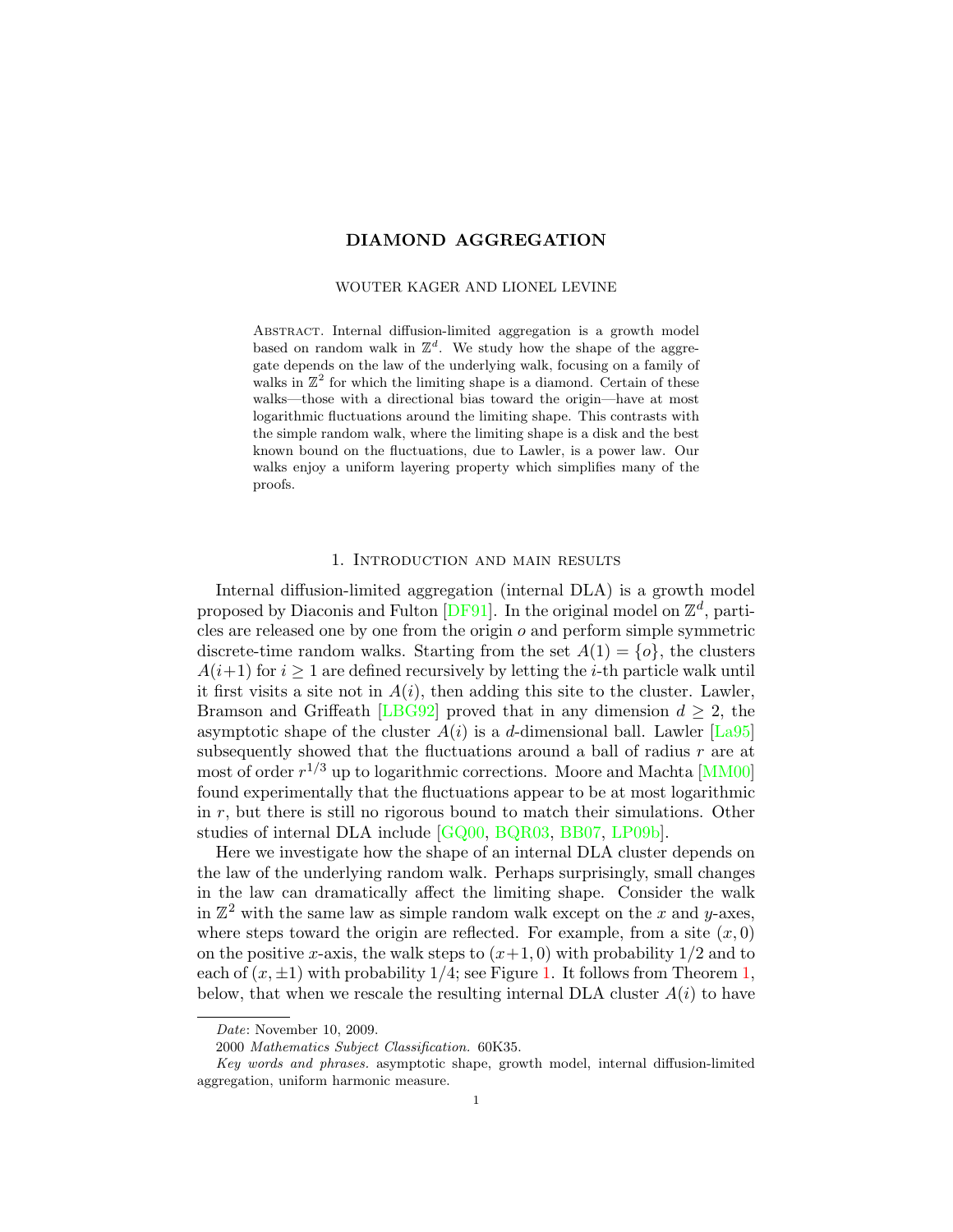

<span id="page-1-0"></span>FIGURE 1. Example of a uniformly layered walk. The sites enclosed by the shaded area form the diamond  $\mathcal{D}_3$ . Only the transition probabilities from layer  $\mathcal{L}_3$  are shown. Openheaded arrows indicate transitions that take place with probability  $1/2$ ; all the other transitions have probability  $1/4$ .

area 2, its asymptotic shape as  $i \to \infty$  is the diamond

$$
\mathcal{D} = \{(x, y) \in \mathbb{R}^2 : |x| + |y| \le 1\}.
$$

In fact, a rather large family of walks produce this diamond as their limiting shape. The key property shared by the walks we will consider is that their position at any time  $t$  is distributed as a mixture of uniform distributions on diamond layers. To define these walks, for  $k \geq 0$  let

$$
\mathcal{L}_k := \{ x \in \mathbb{Z}^2 : ||x|| = k \}
$$

where for  $x = (x_1, x_2)$  we write  $||x|| = |x_1| + |x_2|$ . A uniformly layered walk is a discrete-time Markov chain on state space  $\mathbb{Z}^2$  whose transition probabilities  $Q(x, y)$  satisfy

(U1)  $Q(x, y) = 0$  if  $||y|| > ||x|| + 1;$ 

(U2) For all  $k \geq 0$  and all  $x \in \mathcal{L}_k$ , there exists  $y \in \mathcal{L}_{k+1}$  with  $Q(x, y) > 0$ ; (U3) For all  $k, \ell \geq 0$  and all  $y, z \in \mathcal{L}_{\ell}$ ,

$$
\sum_{x \in \mathcal{L}_k} Q(x, y) = \sum_{x \in \mathcal{L}_k} Q(x, z).
$$

In order to state our main results, let us now give a more precise description of the aggregation rules. Set  $A(1) = \{o\}$ , and let  $Y^{i}(t)$   $(i = 1, 2, ...)$  be independent uniformly layered walks with the same law, started from the origin. For  $i \geq 1$ , define the stopping times  $\sigma^i$  and the growing cluster  $A(i)$ recursively by setting

$$
\sigma^i = \min\{t \ge 0 : Y^i(t) \notin A(i)\}
$$

and

$$
A(i+1) = A(i) \cup \{Y^i(\sigma^i)\}.
$$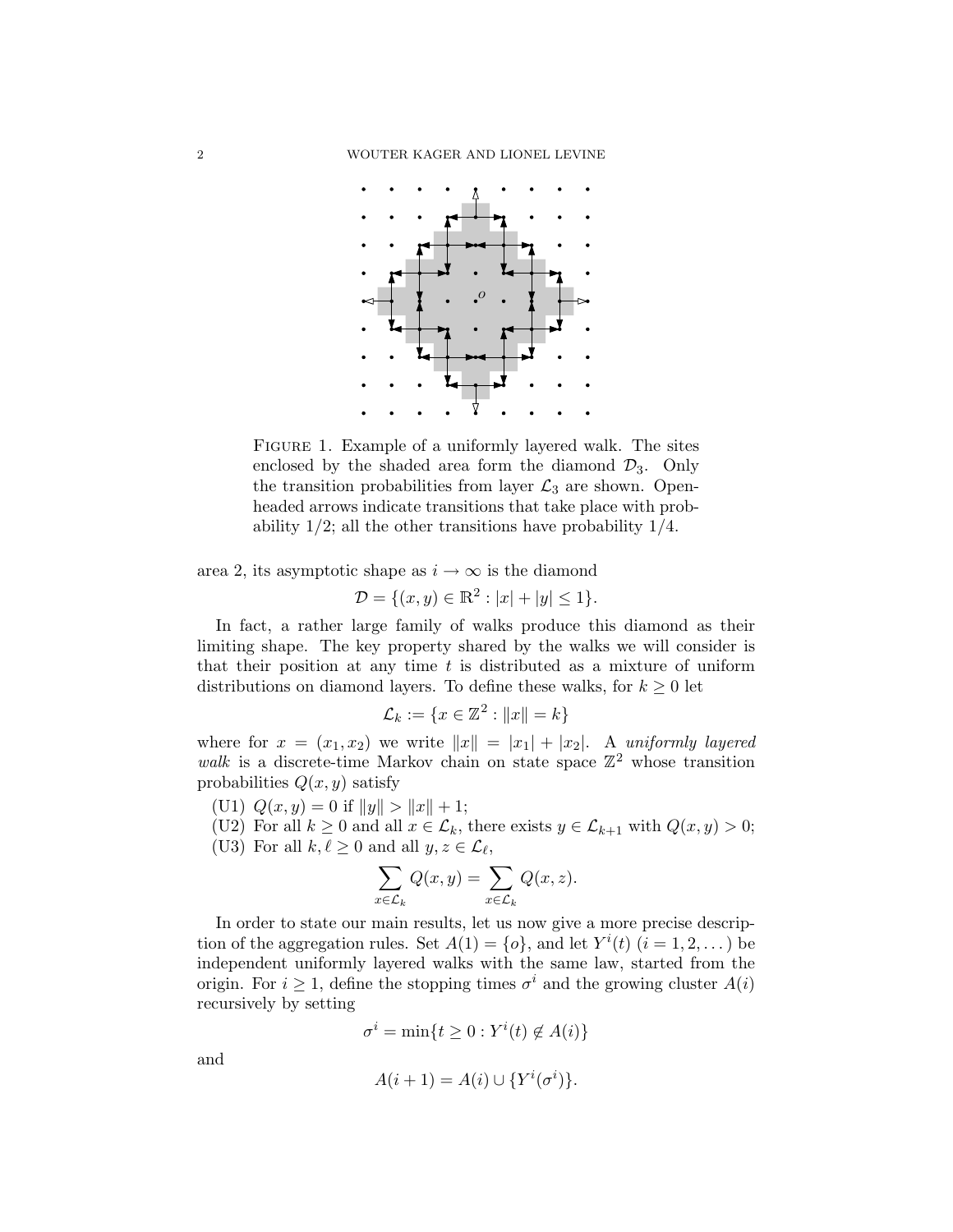

FIGURE 2. Internal DLA clusters in  $\mathbb{Z}^2$  based on the uniformly layered walk with transition kernel  $p Q_{\text{in}} + q Q_{\text{out}}$ . Left:  $p = 0$ , walks are directed outward. Right:  $p = 1/2$ , walks have no directional bias. Each cluster is composed of  $v_{350} = 245\,701$  particles.

Now for any real number  $r \geq 0$ , let

$$
\mathcal{D}_r := \left\{ x \in \mathbb{Z}^2 : ||x|| \le r \right\}.
$$

We call  $D_r$  the diamond of radius r in  $\mathbb{Z}^2$ . Note that  $\mathcal{D}_r = D_{\lfloor r \rfloor}$ . For integer  $n \geq 0$ , we have  $\mathcal{D}_n = \bigcup_{k=0}^n \mathcal{L}_k$ . Since  $\#\mathcal{L}_k = 4k$  for  $k \geq 1$ , the volume of  $\mathcal{D}_n$ is

$$
v_n := \# \mathcal{D}_n = 2n(n+1) + 1.
$$

Our first result says that the internal DLA cluster of  $v_n$  sites based on any uniformly layered walk is close to a diamond of radius n.

<span id="page-2-0"></span>**Theorem 1.** For any uniformly layered walk in  $\mathbb{Z}^2$ , the internal DLA clusters  $A(v_n)$  satisfy

$$
\mathbb{P}\left(\mathcal{D}_{n-4\sqrt{n\log n}}\subset A(v_n)\subset \mathcal{D}_{n+20\sqrt{n\log n}}\text{ eventually}\right)=1.
$$

Here and throughout this paper eventually means "for all but finitely many  $n$ ." Likewise, we will write *i.o.* or *infinitely often* to abbreviate "for infinitely many n."

Our proof of Theorem [1](#page-2-0) in Section [5](#page-12-0) follows the strategy of Lawler [\[La95\]](#page-24-1). The uniform layering property (U3) takes the place of the Green's function estimates used in that paper, and substantially simplifies some of the arguments.

Within the family of uniformly layered walks, we study how the law of the walk affects the fluctuations of the internal DLA cluster around the limiting diamond shape. A natural walk to start with is the outward-directed layered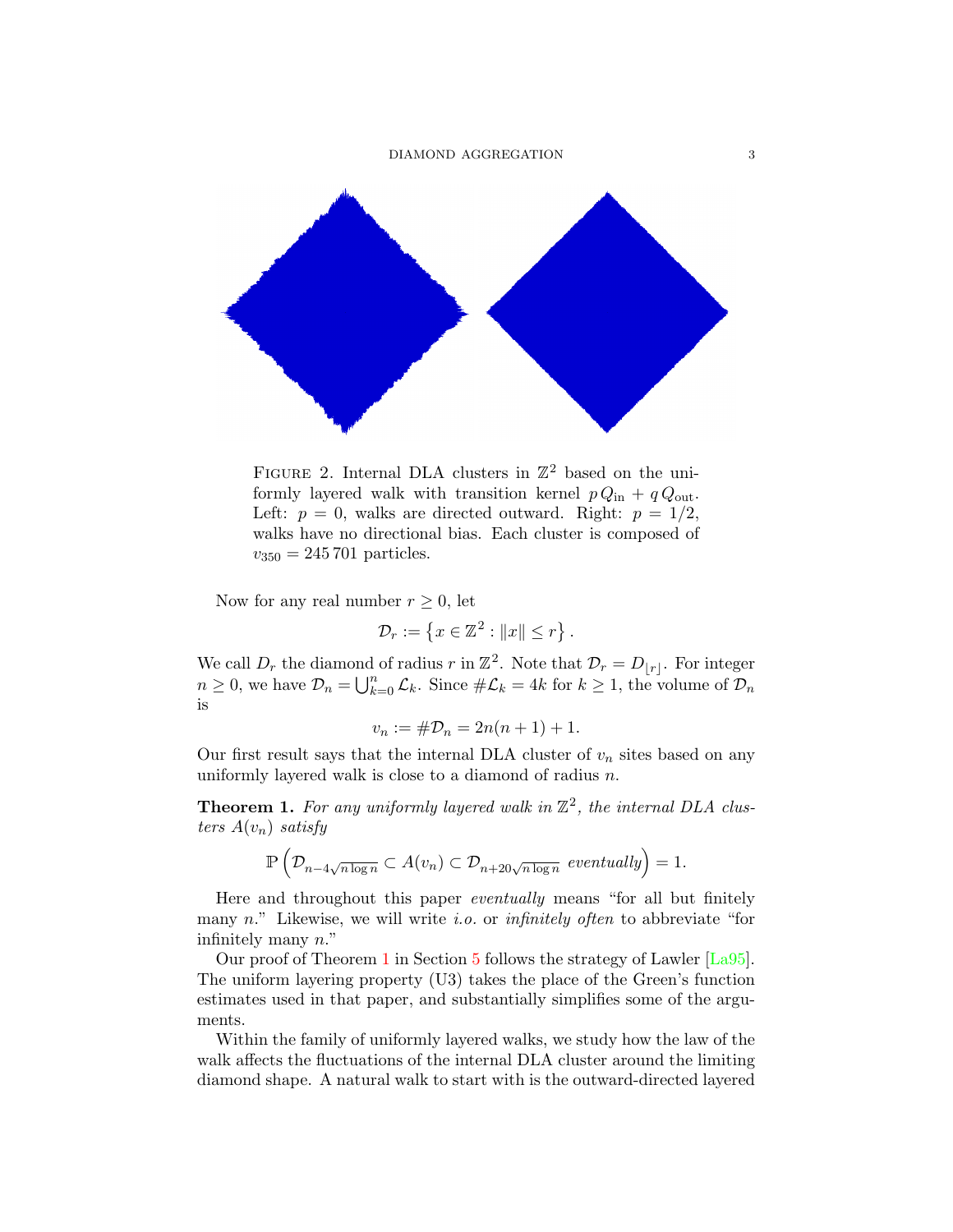

<span id="page-3-0"></span>Figure 3. Left: transition probabilities of the outward directed kernel Qout. Right: transition probabilities for the inward directed kernel  $Q_{\text{in}}$ . The origin  $o$  is near the lowerleft corner.

walk  $X(t)$  satisfying

<span id="page-3-2"></span><span id="page-3-1"></span>
$$
||X(t+1)|| = ||X(t)|| + 1
$$

for all  $t$ . There is a unique such walk satisfying condition  $(U3)$  whose transition probabilities are symmetric with respect to reflection about the axes. It is defined in the first quadrant by

$$
Q_{\text{out}}\big((x,y),(x,y+1)\big) = \frac{y+1/2}{x+y+1} \quad \text{for } x,y=1,2,\ldots,\tag{1.1}
$$

$$
Q_{\text{out}}\big((x,y),(x+1,y)\big) = \frac{x+1/2}{x+y+1} \quad \text{for } x,y=1,2,\ldots,\tag{1.2}
$$

and on the positive horizontal axis by

$$
Q_{\text{out}}\big((x,0),(x,\pm 1)\big) = \frac{1/2}{x+1} \quad \text{for } x = 1,2,\dots,\qquad(1.3)
$$

$$
Q_{\text{out}}((x,0),(x+1,0)) = \frac{x}{x+1} \quad \text{for } x = 1,2,\dots \quad (1.4)
$$

In the other quadrants  $Q_{\text{out}}$  is defined by reflection symmetry, and at the origin we set  $Q_{\text{out}}(o, z) = 1/4$  for all  $z \in \mathbb{Z}^2$  with  $||z|| = 1$ . See Figure [3.](#page-3-0)

Likewise one can construct a symmetric Markov kernel defining an inward directed random walk which remains uniformly distributed on diamond layers. This kernel is defined in the first quadrant by

$$
Q_{\text{in}}((x, y), (x, y - 1)) = \frac{y - 1/2}{x + y - 1} \quad \text{for } x, y = 1, 2, \dots,
$$
 (1.5)

$$
Q_{\rm in}((x,y),(x-1,y)) = \frac{x-1/2}{x+y-1} \quad \text{for } x, y = 1,2,\dots,
$$
 (1.6)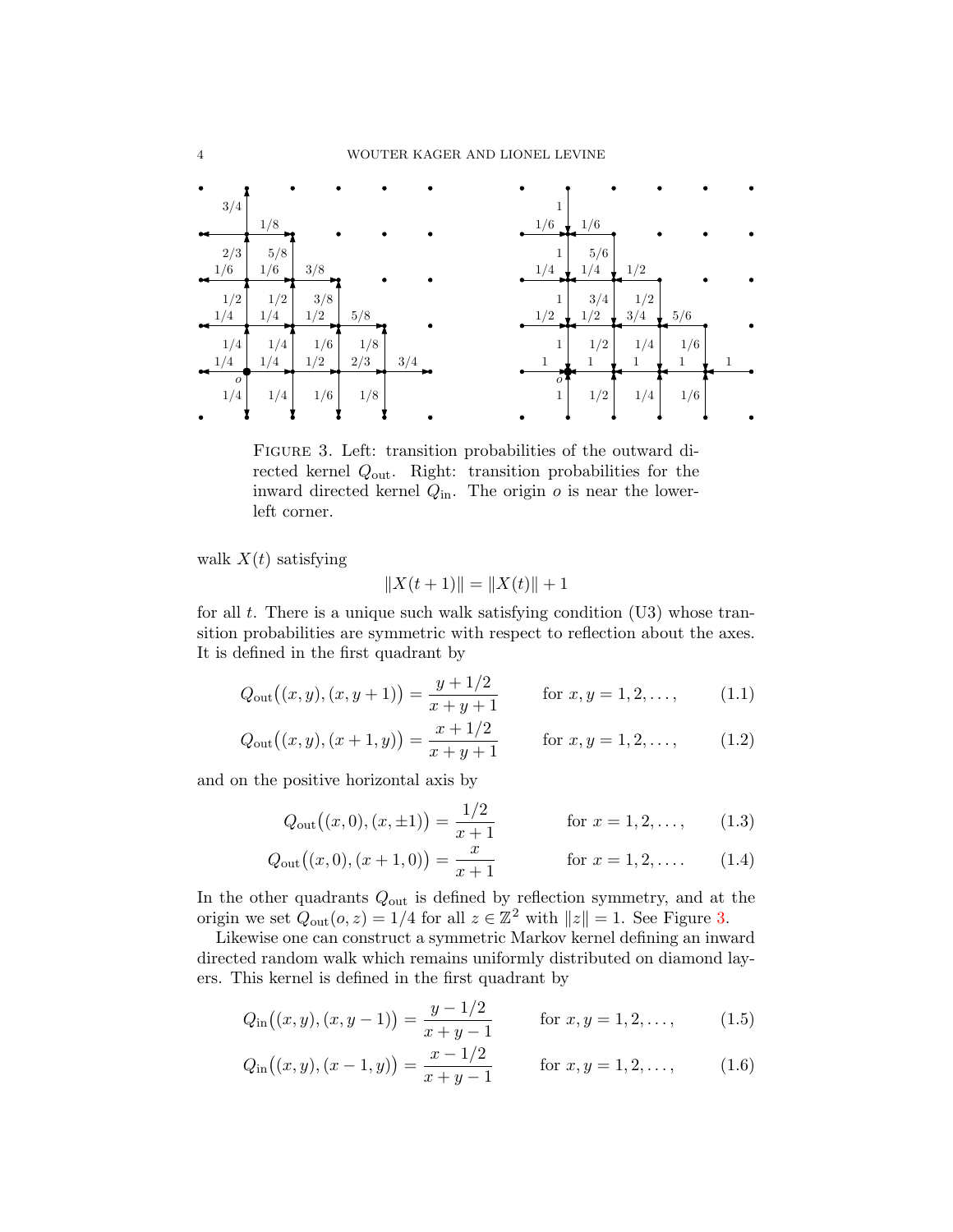

<span id="page-4-0"></span>FIGURE 4. Closeups of the boundary of the diamond. Fluctuations decrease as the directional bias of the walk tends from outward  $(p = 0)$  to inward  $(p = 1)$ .

and on the positive horizontal axis by

$$
Q_{\text{in}}((x,0),(x-1,0)) = 1 \qquad \text{for } x = 1,2,... \qquad (1.7)
$$

Again, the definition extends to the other quadrants by reflection symmetry, and is completed by making the origin an absorbing state:  $Q_{\text{in}}(o, o) = 1$ . See Figure [3.](#page-3-0)

We now choose a parameter  $p \in [0, 1)$ , let  $q = 1 - p$  and define the kernel  $Q_p := p Q_{\text{in}} + q Q_{\text{out}}$ . The parameter p allows us to interpolate between a fully outward directed walk at  $p = 0$  and a fully inward directed walk at  $p=1$ .

Theorem [1](#page-2-0) shows that the fluctuations around the limit shape are at Theorem T shows that the intertuations around the filmt shape are at most of order  $\sqrt{n \log n}$  for the entire family of walks  $Q_p$ . However, one may expect that the true size of the fluctuations depends on  $p$ . When  $p$ is large, particles tend to take a longer time to leave a diamond of given radius, affording them more opportunity to fill in unoccupied sites near the boundary of the cluster. Indeed, in simulations we find that the boundary becomes less ragged as  $p$  increases (Figure [4\)](#page-4-0). Our next result shows that when  $p > 1/2$ , the boundary fluctuations are at most logarithmic in n.

<span id="page-4-1"></span>**Theorem 2.** For all  $p \in (1/2, 1)$ , we have

 $\mathbb{P}\left(\mathcal{D}_{n-6\log_r n} \subset A(v_n)\subset \mathcal{D}_{n+6\log_r n}$  eventually) = 1

where the base of the logarithm is  $r = p/q$ .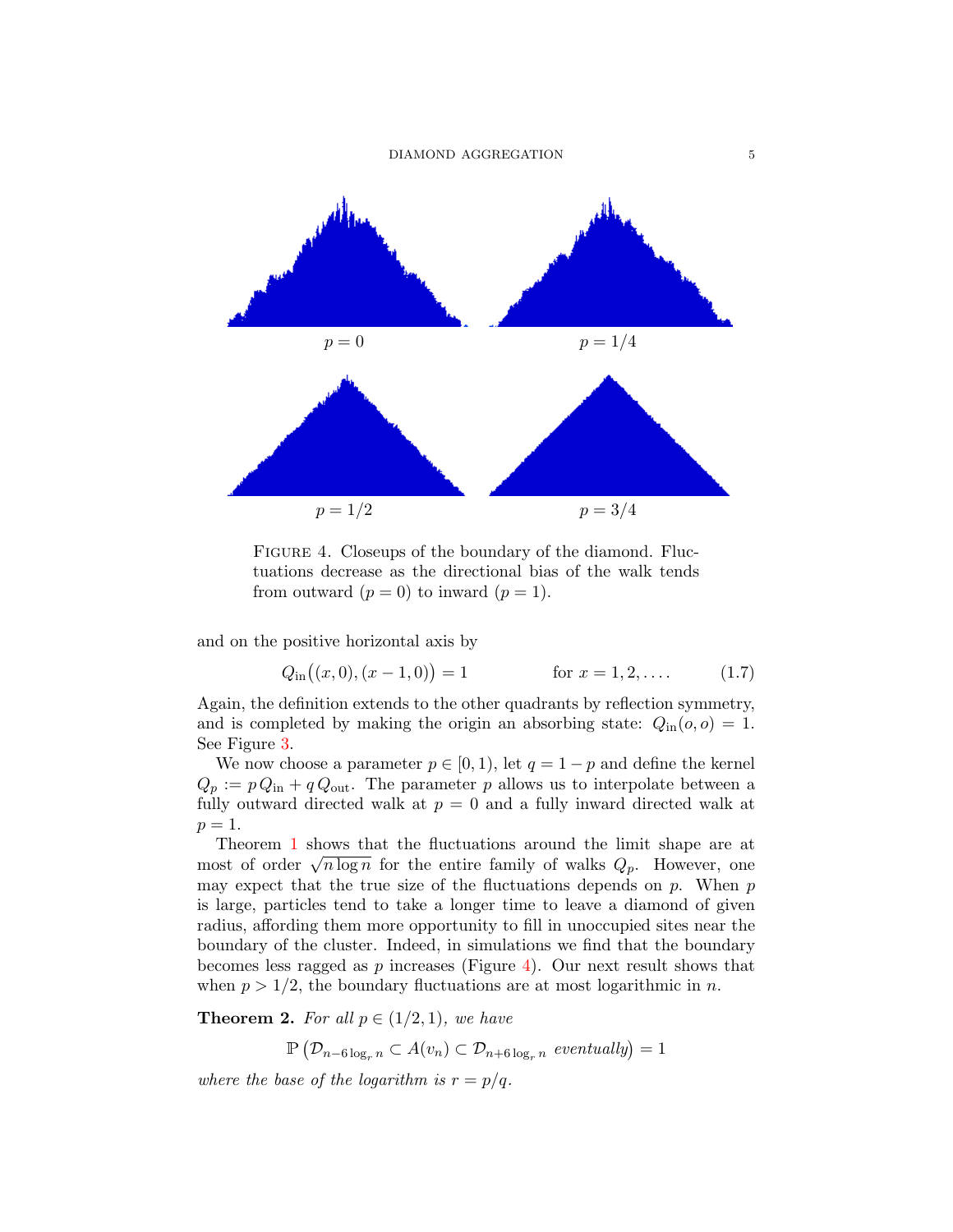

<span id="page-5-0"></span>Figure 5. Left: Example of a uniformly layered walk on the triangular lattice with hexagonal layers. Only transitions from a single (shaded) layer are shown. Open-headed arrows indicate transitions that take place with probability  $1/2$ ; all the other transitions have probability 1/4. Right: An internal DLA cluster of 100 000 particles based on this uniformly layered walk.

We believe that for all  $p \in [0, 1/2)$  the boundary fluctuations are of orwe beneve that for an  $p \in [0, 1/2)$  the boundary fluctuations are of order  $\sqrt{n}$  up to logarithmic corrections, and that therefore an abrupt change in the order of the fluctuations takes place at  $p = 1/2$ . At present, however, we are able to prove a lower bound on the order of fluctuations only in the case  $p = 0$ :

<span id="page-5-1"></span>**Theorem 3.** For  $p = 0$  we have

$$
\mathbb{P}\left(\mathcal{D}_{n-(1-\varepsilon)\sqrt{2(n\log\log n)/3}} \not\subset A(v_n) \ i.o.\right) = 1 \qquad \forall \varepsilon > 0
$$
  

$$
\mathbb{P}\left(A(v_n) \not\subset \mathcal{D}_{n+(1-\varepsilon)\sqrt{2(n\log\log n)/3}} \ i.o.\right) = 1 \qquad \forall \varepsilon > 0.
$$

and

Uniformly layered walks are closely related to the walks studied in [Du04, Ka07]. Indeed, the diamond shape of the layers does not play an important role in our arguments. A result similar to Theorem 1 will hold for walks satisfying (U1)–(U3) for other types of layers 
$$
\mathcal{L}_k
$$
, provided the cardinality  $\#\mathcal{L}_k$  grows at most polynomially in k. Figure 5 shows an example of a walk on the triangular lattice satisfying (U1)–(U3) for hexagonal layers. The resulting internal DLA clusters have the regular hexagon as their asymptotic shape. Blackère and Brofferio [BB07] study internal DLA based on uniformly layered walks for which  $\#\mathcal{L}_k$  grows exponentially, such as simple random walk on a regular tree.

Given how sensitive the shape of an internal DLA cluster is to the law of the underlying walk, it is surprising how robust the shape is to other types of changes in the model. For example, the particles may perform deterministic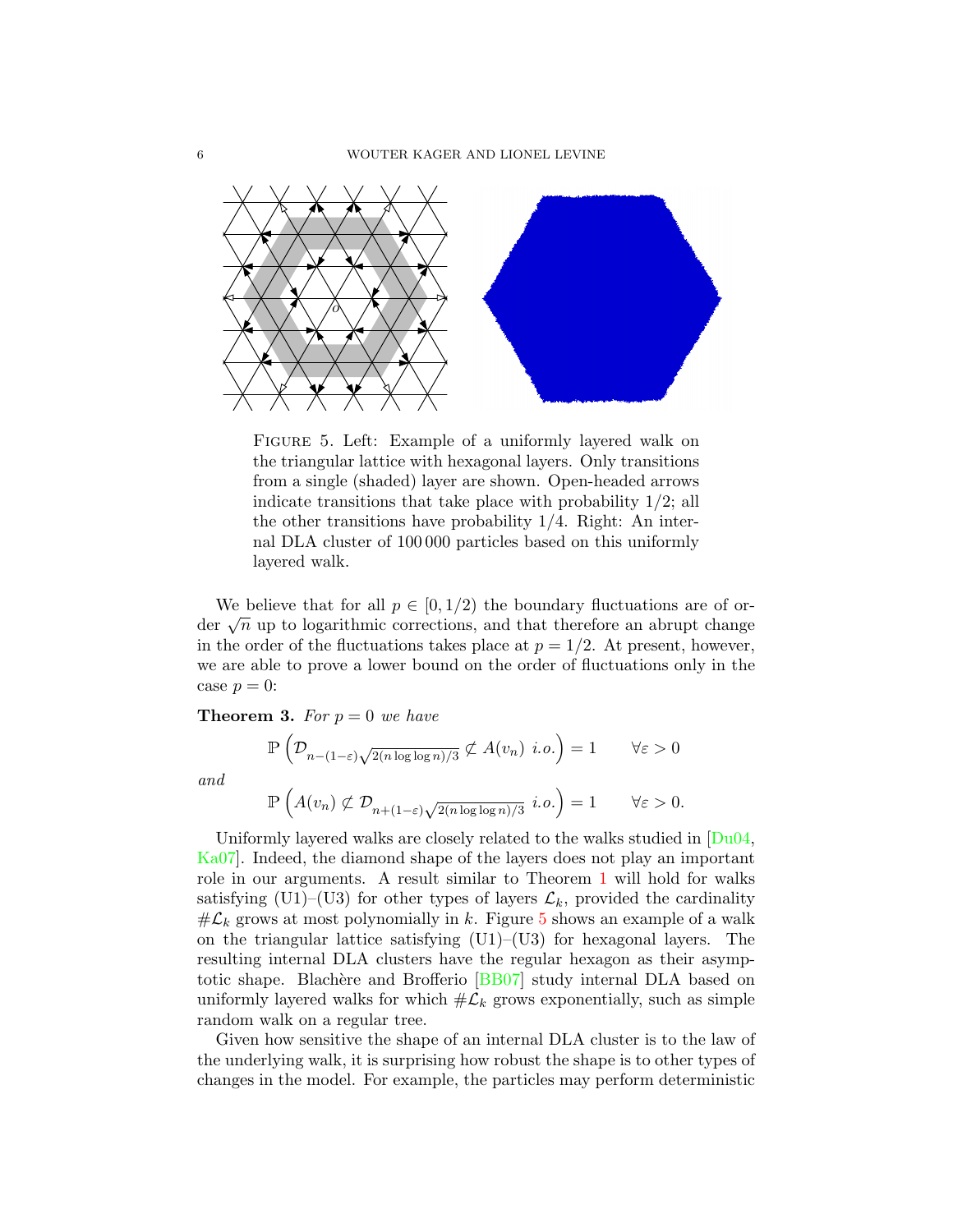### DIAMOND AGGREGATION 7

rotor-router walks instead of simple random walks. These walks depend on an initial choice of rotors at each site in  $\mathbb{Z}^d$ , but for any such choice, the limiting shape is a ball. Another variant is the divisible sandpile model, which replaces the discrete particles by a continuous amount of mass at each lattice site. Its limiting shape is also a ball. These models are discussed in [\[LP09a\]](#page-24-5).

The remainder of the paper is organized as follows. Section [2](#page-6-0) explores the properties of uniformly layered walks, section [3](#page-9-0) discusses an "abelian property" of internal DLA which is essential for the proof of Theorem [1,](#page-2-0) and section [4](#page-11-0) collects the limit theorems we will use. Sections [5,](#page-12-0) [6](#page-19-0) and [7](#page-20-0) are devoted to the proofs of Theorems [1,](#page-2-0) [2](#page-4-1) and [3,](#page-5-1) respectively.

### 2. Uniformly layered walks

<span id="page-6-0"></span>Let  $\{X(t)\}_{t\geq 0}$  be a uniformly layered walk, that is, a walk on  $\mathbb{Z}^2$  satisfying properties (U1)–(U3) of the introduction. Write  $\nu_k$  for the uniform measure on the sites of layer  $\mathcal{L}_k$ , and let  $\mathbb{P}_k$  denote the law of the walk started from  $X(0) \sim \nu_k$ . Likewise, let  $\mathbb{P}_x$  denote the law of the walk started from  $X(0) = x$ . Consider the stopping times

$$
\tau_z := \min\{t \ge 0 : X(t) = z\} \quad \text{for } z \in \mathbb{Z}^2;
$$
  

$$
\tau_k := \min\{t \ge 0 : X(t) \in \mathcal{L}_k\} \quad \text{for } k \ge 0.
$$

The key to the diamond shape, as we shall see, is the fact that our random walks have the uniform distribution on diamond layers at all fixed times, and at the particular stopping times  $\tau_k$ . The next lemma shows that under  $\mathbb{P}_k$ , conditionally on  $||X(s)||$  for  $s \leq t$ , the distribution of  $X(t)$  is uniform on  $\mathcal{L}_{\|X(t)\|}$ . We remark that the fact that this conditional distribution depends only on  $||X(t)||$ , and not on  $||X(s)||$  for  $s < t$ , implies that  $||X(t)||$  is a Markov chain under  $P_k$ ; see [\[RP81\]](#page-24-6).

<span id="page-6-1"></span>**Lemma 4.** Fix  $k > 0$ . For all  $t > 0$  and all sequences of nonnegative integers  $k = \ell(0), \ldots, \ell(t)$  satisfying  $\ell(s + 1) \leq \ell(s) + 1$  for  $s = 0, \ldots, t - 1$ , we have for all  $z \in \mathcal{L}_{\ell(t)}$ 

$$
\mathbb{P}_k(X(t) = z \mid \|X(s)\| = \ell(s), \ 0 \le s \le t) = \frac{1}{\#\mathcal{L}_{\ell(t)}} = \mathbb{P}_k(X(t) = z \mid \|X(t)\| = \ell(t)).
$$

*Proof.* We prove the first equality by induction on t. The base case  $t = 0$  is immediate. Write

$$
\mathcal{E}_t = \left\{ \|X(s)\| = \ell(s), \, 0 \le s \le t \right\}.
$$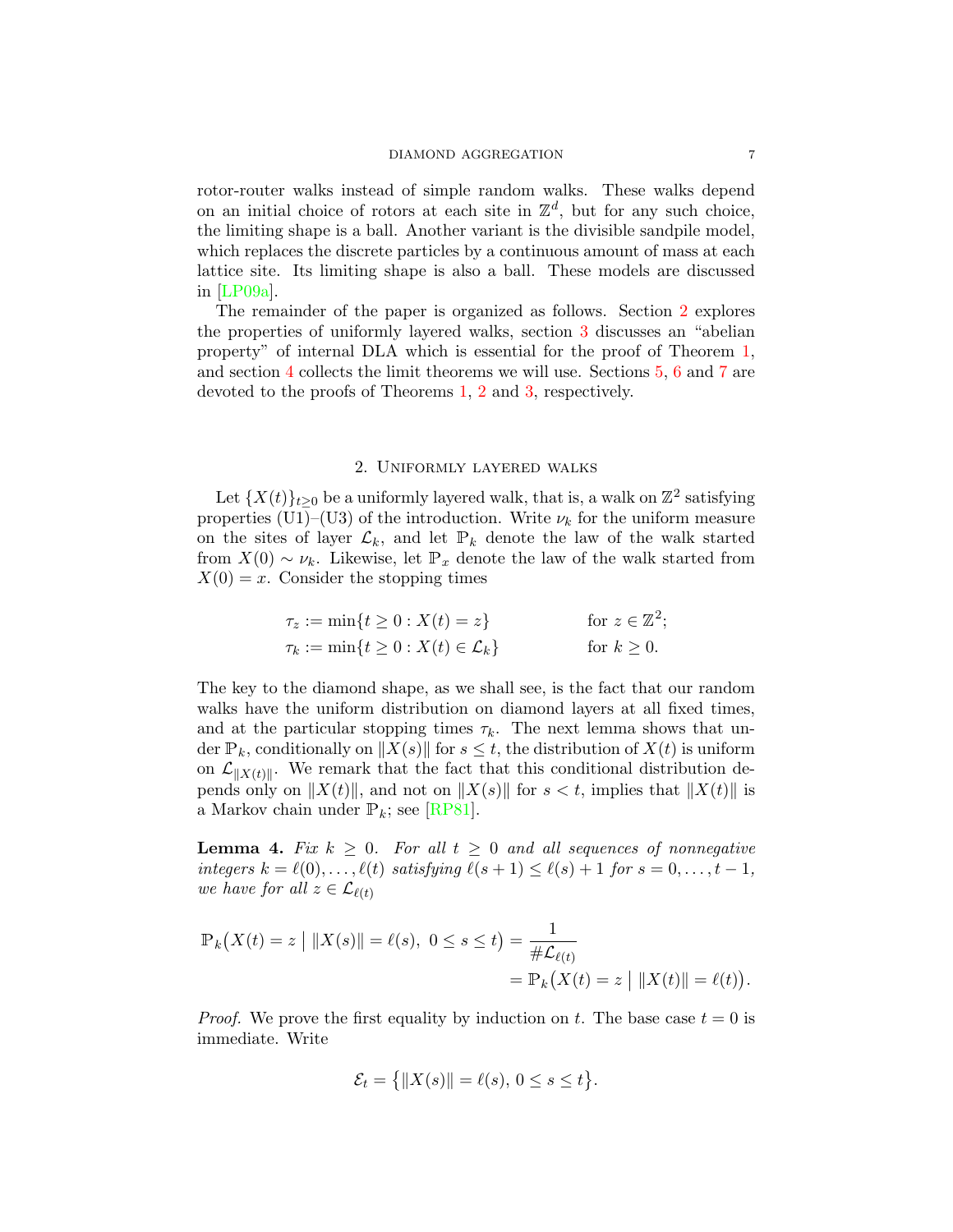By the Markov property and the inductive hypothesis, we have for  $t \geq 1$ and any  $y \in \mathcal{L}_{\ell(t)}$ 

$$
\mathbb{P}_k(X(t) = y, \mathcal{E}_t) = \sum_{x \in \mathcal{L}_{\ell(t-1)}} \mathbb{P}_k(X(t) = y, X(t-1) = x, \mathcal{E}_{t-1})
$$
  
= 
$$
\sum_{x \in \mathcal{L}_{\ell(t-1)}} Q(x, y) \cdot \mathbb{P}_k(X(t-1) = x, \mathcal{E}_{t-1}).
$$
  
= 
$$
\sum_{x \in \mathcal{L}_{\ell(t-1)}} Q(x, y) \cdot \frac{1}{\# \mathcal{L}_{\ell(t-1)}} \cdot \mathbb{P}_k(\mathcal{E}_{t-1}).
$$

By property (U3), the right side does not depend on the choice of  $y \in \mathcal{L}_{\ell(t)}$ . It follows that

$$
\mathbb{P}_{k}(X(t) = z \mid \mathcal{E}_{t}) = \frac{\mathbb{P}_{k}(X(t) = z, \mathcal{E}_{t})}{\sum_{y \in \mathcal{L}_{\ell(t)}} \mathbb{P}_{k}(X(t) = y, \mathcal{E}_{t})} = \frac{1}{\# \mathcal{L}_{\ell(t)}}.
$$

By induction this holds for all  $t \geq 0$  and all sequences  $\ell(0), \ldots, \ell(t)$ . Therefore, for fixed  $\ell(t)$  and  $z \in \mathcal{L}_{\ell(t)}$ 

$$
\mathbb{P}_k(X(t) = z) = \sum_{\ell(0), \dots, \ell(t-1)} \mathbb{P}_k(X(t) = z, \|X(s)\| = \ell(s) \,\forall s \le t)
$$

$$
= \frac{1}{\# \mathcal{L}_{\ell(t)}} \sum_{\ell(0), \dots, \ell(t-1)} \mathbb{P}_k(\|X(s)\| = \ell(s) \,\forall s \le t)
$$

$$
= \frac{1}{\# \mathcal{L}_{\ell(t)}} \mathbb{P}_k(\|X(t)\| = \ell(t))
$$

which implies

$$
\mathbb{P}_k(X(t) = z \mid \|X(t)\| = \ell(t) = \frac{1}{\#\mathcal{L}_{\ell(t)}}.\quad \Box
$$

As a consequence of Lemma [4,](#page-6-1) our random walks have the uniform distribution on layer  $\ell$  at the stopping time  $\tau_{\ell}$ .

<span id="page-7-0"></span>**Lemma 5.** Fix integers  $0 \leq k < \ell$ . Then

$$
\mathbb{P}_k(X(\tau_\ell)=z)=\frac{1}{\#\mathcal{L}_\ell}=\frac{1}{4\ell}\qquad \text{for every }z\in\mathcal{L}_\ell.
$$

*Proof.* Note that property (U2) and Lemma [4](#page-6-1) imply  $\tau_{\ell} < \infty$  almost surely. For  $t \geq 0$  we have

$$
\{\tau_{\ell} = t\} = \bigcup_{\ell_0, ..., \ell_t} \{ \|X(s)\| = \ell_s, 0 \le s \le t \},\
$$

where the union is over all sequences of nonnegative integers  $\ell_0, \ell_1, \ldots, \ell_t$ with  $\ell_0 = k$  and  $\ell_t = \ell$ , such that  $\ell_{s+1} \leq \ell_s + 1$  and  $\ell_s \neq \ell$  for all  $s =$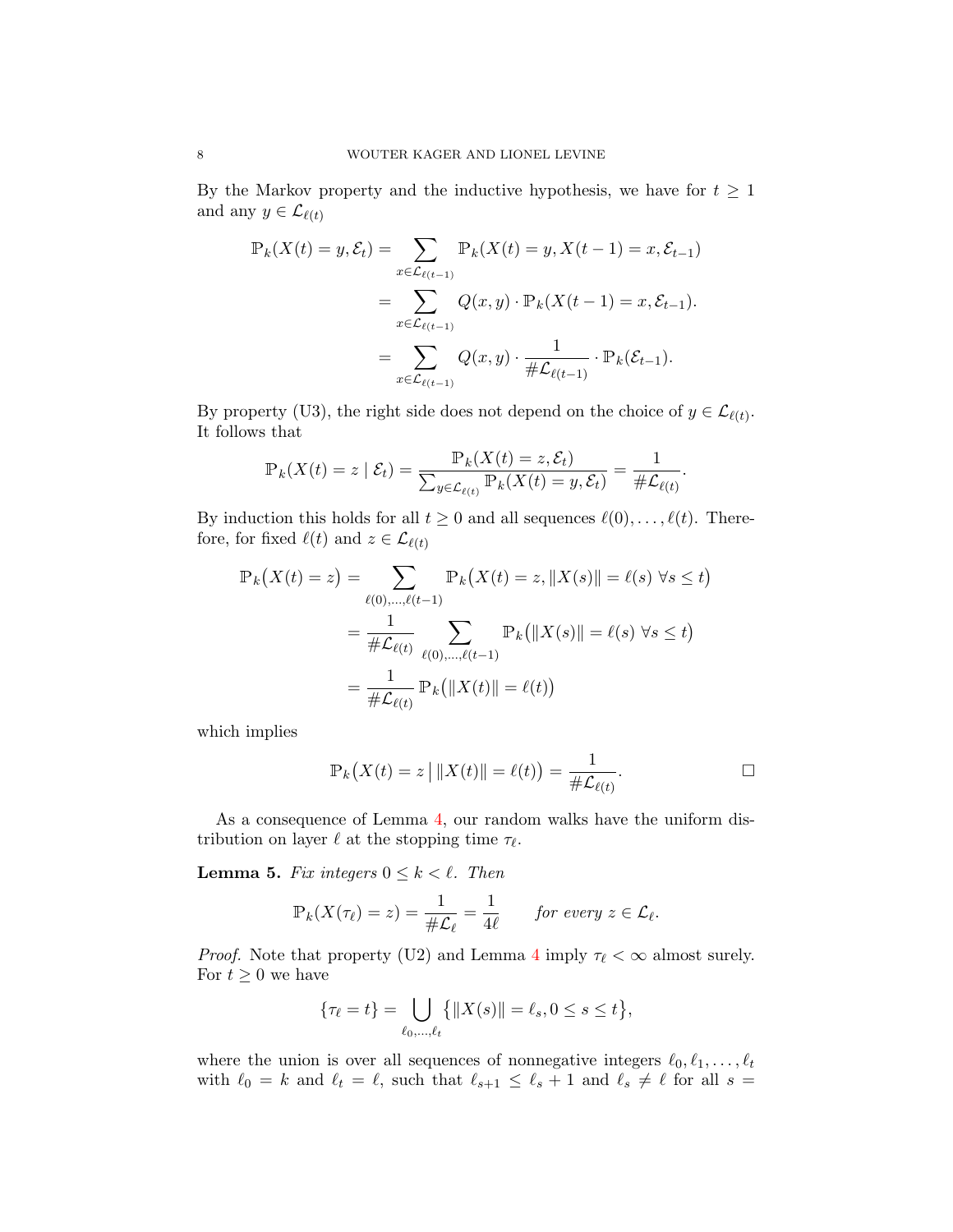$0, 1, \ldots, t-1$ . Writing  $\mathcal{E}_{\ell_0,\ldots,\ell_t}$  for the disjoint events in this union, it follows that

$$
\mathbb{P}_k(X(\tau_\ell) = z) = \sum_{t \ge 0} \mathbb{P}_k(X(t) = z, \tau_\ell = t) \n= \sum_{t \ge 0} \sum_{\ell_0, ..., \ell_t} \mathbb{P}_k(X(t) = z, \mathcal{E}_{\ell_0, ..., \ell_t}) \n= \sum_{t \ge 0} \sum_{\ell_0, ..., \ell_t} \mathbb{P}_k(X(t) = z \mid \mathcal{E}_{\ell_0, ..., \ell_t}) \mathbb{P}_k(\mathcal{E}_{\ell_0, ..., \ell_t}).
$$

Since  $\sum_{t\geq 0} \mathbb{P}_k(\tau_\ell = t) = 1$ , the result follows from Lemma [4.](#page-6-1)

The previous lemmas show that one can view our random walks as walks that move from layer to layer on the lattice, while remaining uniformly distributed on these layers. This idea can be formalized in terms of an intertwining relation between our two-dimensional walks and a one-dimensional walk that describes the transitions between layers, an idea explored in  $\sqrt{\text{Du04}}$ , [Ka07\]](#page-24-4) for closely related random walks in wedges. This approach is particularly useful for computing properties of the Green's function.

Next we calculate some hitting probabilities for the walk with transition kernel  $Q_p = p Q_{in} + q Q_{out}$  defined in the introduction; we will use these in the proof of Theorem [2.](#page-4-1) We start with the probability of visiting the origin before leaving the diamond of radius n. By the definition of  $Q_p$ , this probability depends only on the layer on which the walk is started, not on the particular starting point on that layer. That is, if  $0 < \ell < n$ , then  $\mathbb{P}_x(\tau_o <$  $\tau_n$ ) =  $\mathbb{P}_{\ell}(\tau_o < \tau_n)$  for all  $x \in \mathcal{L}_{\ell}$ , since at every site except the origin, the probability to move inward is  $p$  and the probability to move outward is q. This leads to the following well-known gambler's ruin calculation (see, e.g.,  $[Bi95, \S7]$  $[Bi95, \S7]$ ).

<span id="page-8-0"></span>**Lemma 6.** Let  $0 < \ell < n$  and  $x \in \mathcal{L}_{\ell}$ . If  $p \neq q$ , then

$$
\mathbb{P}_x(\tau_o < \tau_n) = \mathbb{P}_\ell(\tau_o < \tau_n) = \frac{r^n - r^\ell}{r^n - 1}
$$

where  $r = p/q$ . If  $p = q = 1/2$ , then

$$
\mathbb{P}_x(\tau_o < \tau_n) = \mathbb{P}_\ell(\tau_o < \tau_n) = \frac{n-\ell}{n}.
$$

Next we bound the probability that the inward-biased walk  $(p > 1/2)$ exits the diamond  $\mathcal{D}_{n-1}$  before hitting a given site  $z \in \mathcal{D}_{n-1}$ .

<span id="page-8-1"></span>**Lemma 7.** Write 
$$
r = p/q
$$
. For  $p \in (1/2, 1)$ , if  $z \in \mathcal{L}_k$  for  $0 < k < n$ , then  $\mathbb{P}_o(\tau_z \geq \tau_n) < (4k-1)r^{k-n}$ .

*Proof.* Let  $T_0 = 0$  and for  $i \ge 1$  consider the stopping times

$$
U_i = \min\{t > T_{i-1} : X(t) \in \mathcal{L}_k\};
$$
  
\n
$$
T_i = \min\{t > U_i : X(t) = o\}.
$$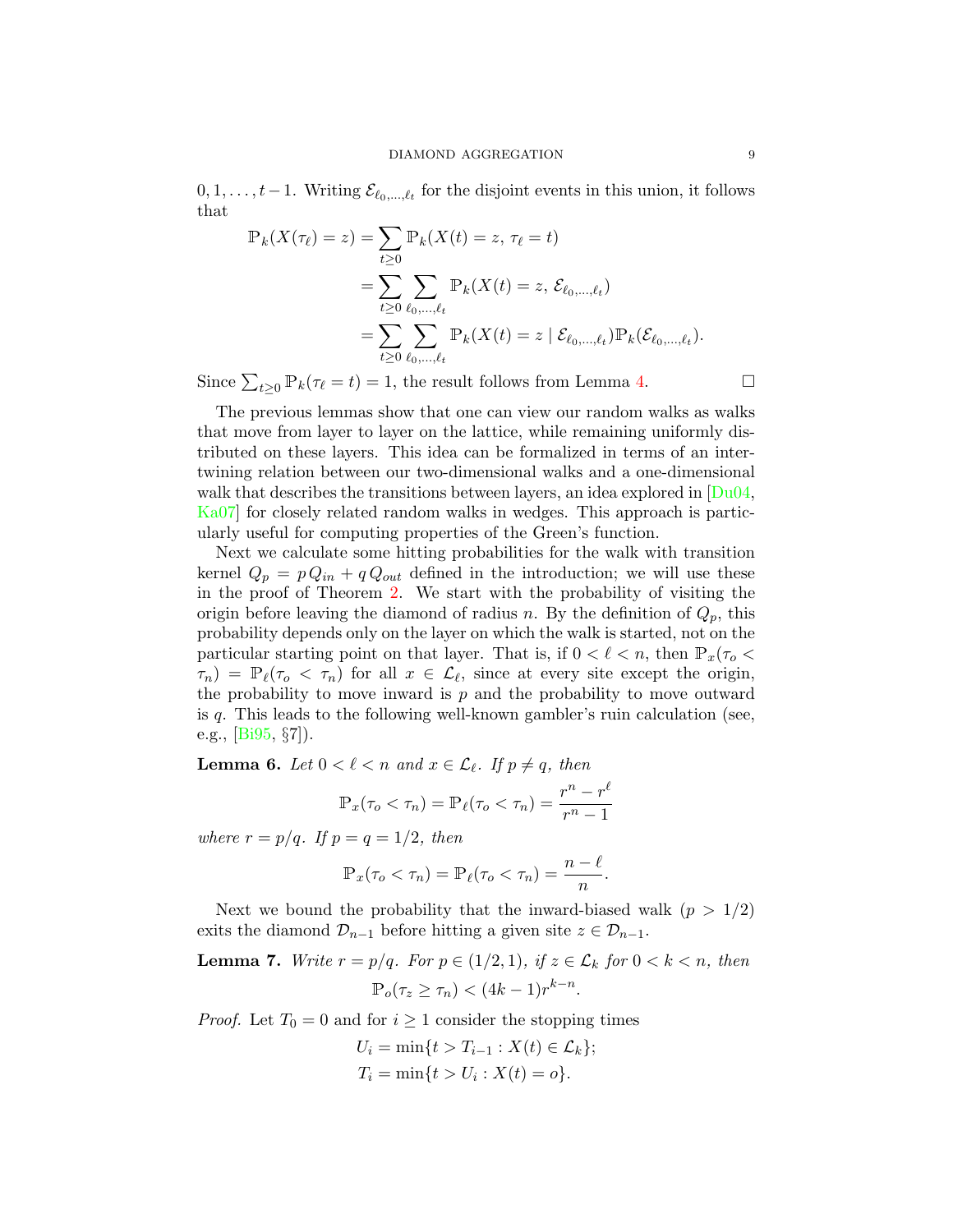Let  $M = \max\{i : U_i < \tau_n\}$ . For any integer  $m \geq 1$  and any  $x_1, \ldots, x_m \in \mathcal{L}_k$ , we have by the strong Markov property

$$
\mathbb{P}_o(M = m, \ X(U_1) = x_1, \dots, X(U_m) = x_m)
$$
  
= 
$$
\prod_{i=1}^{m-1} [\mathbb{P}_o(X(\tau_k) = x_i) \mathbb{P}_{x_i}(\tau_o < \tau_n)] \cdot \mathbb{P}_o(X(\tau_k) = x_m) \mathbb{P}_{x_m}(\tau_n < \tau_o).
$$

By Lemma [5,](#page-7-0)  $\mathbb{P}_{o}(X(\tau_k) = x_i) = 1/4k$  for each  $x_i \in \mathcal{L}_k$ . Moreover, by Lemma [6](#page-8-0) we have for any  $x \in \mathcal{L}_k$ 

$$
\mathbb{P}_x(\tau_n < \tau_0) = \frac{r^k - 1}{r^n - 1} < r^{k - n},
$$

where we have used the fact that  $r = p/q > 1$ . Hence

$$
\mathbb{P}_o(M=m, \ X(U_i) \neq z \ \forall i \leq m) < r^{k-n} \left(1 - \frac{1}{4k}\right)^m.
$$

Since the event  $\{\tau_z \geq \tau_n\}$  is contained in the event  $\{X(U_i) \neq z \; \forall i \leq M\},\$ we conclude that

$$
\mathbb{P}_o(\tau_z \ge \tau_n) = \sum_{m \ge 1} \mathbb{P}_o(M = m, \ \tau_z \ge \tau_n)
$$
  
\n
$$
\le \sum_{m \ge 1} \mathbb{P}_o(M = m, \ X(U_i) \ne z \ \forall i \le m)
$$
  
\n
$$
< \sum_{m \ge 1} r^{k-n} \left(1 - \frac{1}{4k}\right)^m
$$
  
\n
$$
= (4k - 1)r^{k-n}.
$$

### 3. Abelian property

<span id="page-9-0"></span>In this section we discuss an important property of internal DLA discovered by Diaconis and Fulton [\[DF91,](#page-23-0) Theorem 4.1], which gives some freedom in how the clusters  $A(i)$  are constructed. We will use this property in the proof of Theorem [1.](#page-2-0) It was also used in  $[La95]$ . Instead of performing i random walks one at a time in sequence, start with i particles at the origin. At each time step, choose a site occupied by more than one particle, and let one particle take a single random walk step from that site. The abelian property says that regardless of these choices, the final set of i occupied sites has the same distribution as the cluster  $A(i)$ .

<span id="page-9-1"></span>This property is not dependent on the law of the random walk, and in fact holds deterministically in a certain sense. Suppose that at each site  $x \in \mathbb{Z}^2$ we place an infinite stack of cards, each labeled by a site in  $\mathbb{Z}^2$ . A legal move consists of choosing a site  $x$  which has at least two particles, burning the top card at  $x$ , and then moving one particle from  $x$  to the site labeled by the card just burned. A finite sequence of legal moves is complete if it results in a configuration in which each site has at most one particle.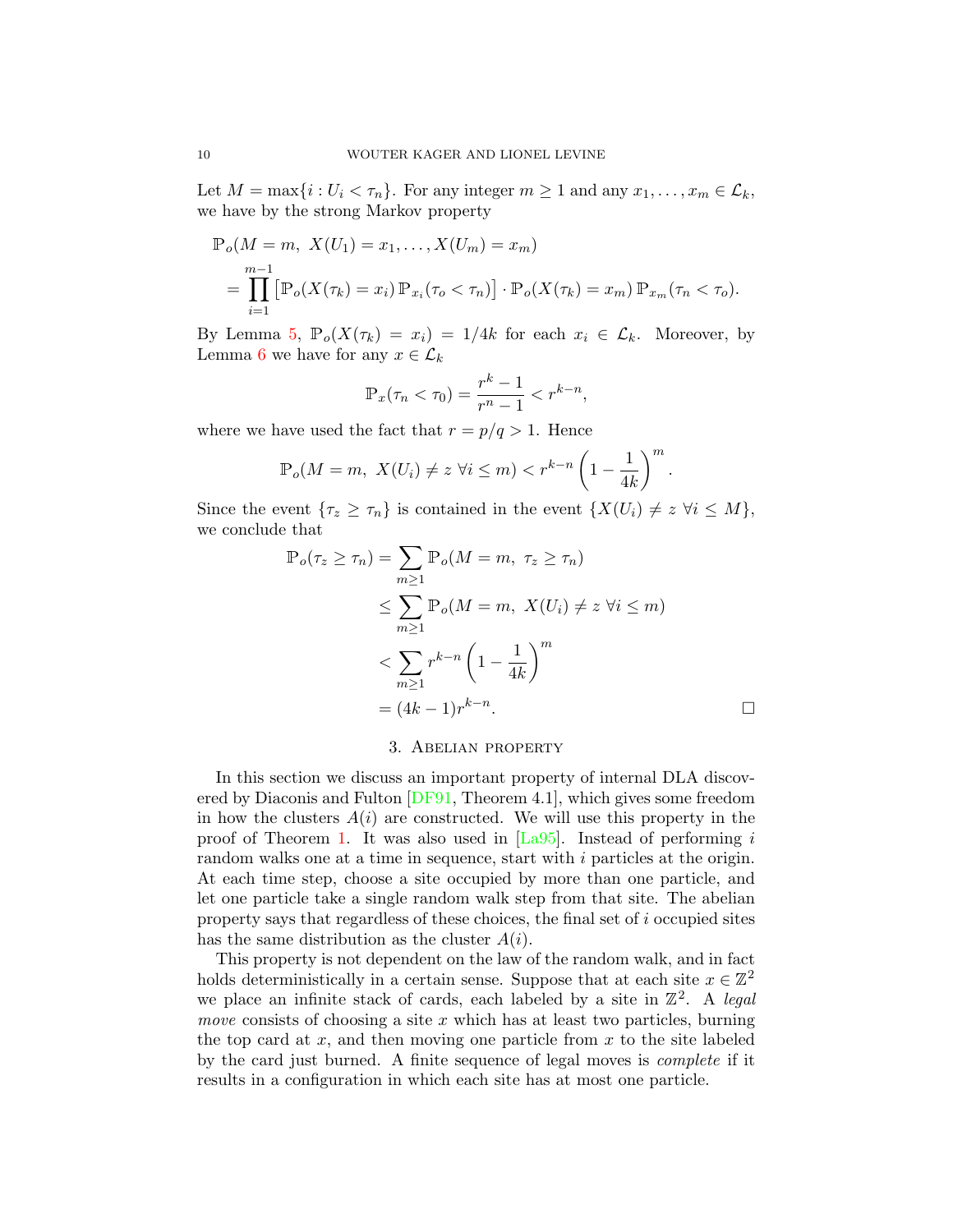Lemma 8 (Abelian property). For any initial configuration of particles on  $\mathbb{Z}^2$ , if there is a complete finite sequence of legal moves, then any sequence of legal moves is finite, and any complete sequence of legal moves results in the same final configuration.

In our setting, the cards in the stack at x have i.i.d. labels with distribution  $Q(x, \cdot)$ . Starting with i particles at the origin, one way to construct a complete sequence of legal moves is to let each particle in turn perform a random walk until reaching an unoccupied site. The resulting set of occupied sites is the internal DLA cluster  $A(i)$ . By the abelian property, any other complete sequence of legal moves yields the same cluster  $A(i)$ .

For the proof of Theorem [1,](#page-2-0) it will be useful to define generalized internal DLA clusters for which not all walks start at the origin. Given a (possibly random) sequence  $x_1, x_2, \ldots \in \mathbb{Z}^2$ , we define the clusters  $A(x_1, \ldots, x_i)$ recursively by setting  $A(x_1) = \{x_1\}$ , and

$$
A(x_1, ..., x_{i+1}) = A(x_1, ..., x_i) \cup \{Y^i(\sigma^i)\}, \quad i \ge 1,
$$

where the  $Y^i$  are independent uniformly layered walks started from  $Y^i(0)$  =  $x_{i+1}$ , and

$$
\sigma^i = \min\{t \geq 0 : Y^i(t) \notin A(x_1,\ldots,x_i)\}.
$$

When  $x_1 = \cdots = x_i = o$  we recover the usual cluster  $A(i)$ .

The next lemma gives conditions under which two such generalized clusters can be coupled so that one is contained in the other. Let  $x_1, \ldots, x_r$  and  $y_1, \ldots, y_s$  be random points in  $\mathbb{Z}^2$ . For  $z \in \mathbb{Z}^2$ , let

$$
N_z = #\{i \le r : x_i = z\}
$$
  

$$
\tilde{N}_z = #\{j \le s : y_j = z\}
$$

and consider the event

$$
\mathcal{E} = \bigcap_{z \in \mathbb{Z}^2} \{ N_z \le \tilde{N}_z \}.
$$

<span id="page-10-0"></span>**Lemma 9** (Monotonicity). There exists a random set  $A'$  with the same distribution as  $A(y_1,\ldots,y_s)$ , such that  $\mathcal{E} \subset \{A(x_1,\ldots,x_r) \subset A'\}.$ 

The proof follows directly from the abelian property: since the distribution of  $A(y_1, \ldots, y_s)$  does not depend on the ordering of the points  $y_1, \ldots, y_s$ , we can take

$$
A' = \begin{cases} A(y'_1, \dots, y'_s) & \text{on } \mathcal{E} \\ A(y_1, \dots, y_s) & \text{on } \mathcal{E}^c \end{cases}
$$

where  $y'_1, \ldots, y'_s$  is a (random) permutation of  $y_1, \ldots, y_s$  such that  $y'_i = x_i$ for all  $i \leq r$ .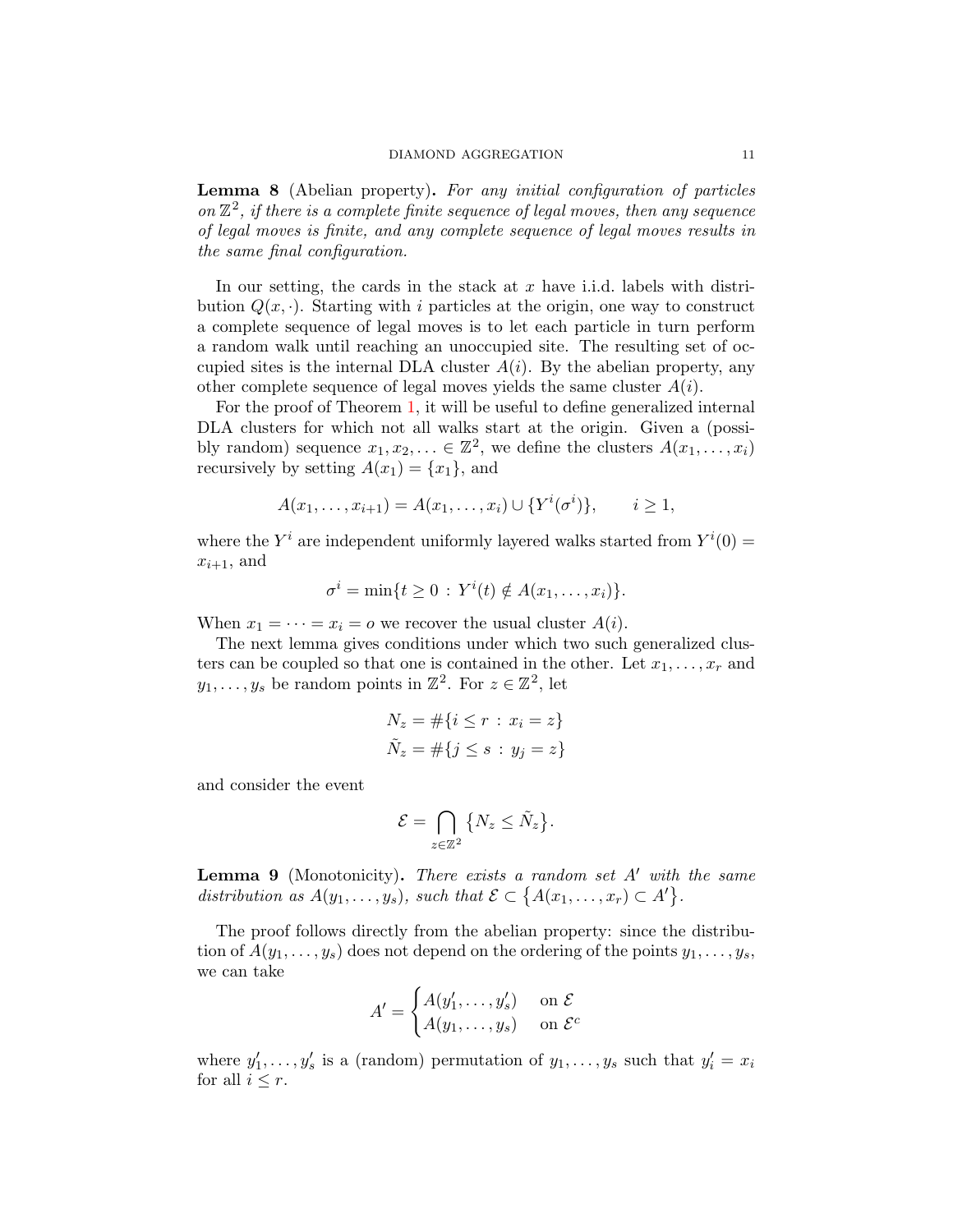### 4. Sums of independent random variables

<span id="page-11-0"></span>We collect here a few standard results about sums of independent random variables. First we consider large deviation bounds for sums of independent indicators, which we will use several times in the proofs of Theorems [1](#page-2-0) and [2.](#page-4-1) Let  $S$  be a finite sum of independent indicator random variables. We start with simple Chernoff-type bounds based on the inequality

$$
\mathbb{P}(S \ge b) \le e^{-tb} \mathbb{E}(e^{tS}).
$$

There are various ways to give an upper bound on the right side when the summands of S are i.i.d. indicators; see for example  $[AS92,$  Appendix A. These bounds extend to the case of independent but not necessarily identically distributed indicators by an application of Jensen's inequality, leading to the following bounds  $[Ja02,$  Theorems 1 and 2]:

<span id="page-11-4"></span>**Lemma 10** (Chernoff bounds). Let S be a finite sum of independent indicator random variables. For all  $b \geq 0$ ,

$$
\mathbb{P}(S \ge \mathbb{E}S + b) \le \exp\left(-\frac{1}{2}\frac{b^2}{\mathbb{E}S + b/3}\right),
$$
  

$$
\mathbb{P}(S \le \mathbb{E}S - b) \le \exp\left(-\frac{1}{2}\frac{b^2}{\mathbb{E}S}\right).
$$

Next we consider limit theorems for sums of independent random vari-ables, which we will use in the proof of Theorem [3.](#page-5-1) For  $\{X_n\}_{n>1}$  a sequence of independent random variables satisfying  $\mathbb{E}|X_i|^3 < \infty$ , we define

$$
B_n = \sum_{1 \le i \le n} \text{Var}(X_i),\tag{4.1}
$$

$$
L_n = B_n^{-3/2} \sum_{1 \le i \le n} \mathbb{E}|X_i - \mathbb{E}X_i|^3.
$$
 (4.2)

It is well known that the partial sums

<span id="page-11-3"></span><span id="page-11-1"></span>
$$
S_n = \sum_{1 \le i \le n} X_i \tag{4.3}
$$

satisfy the Central Limit Theorem when  $L_n \to 0$ ; this is a special case of Lyapunov's condition. We are interested in the rate of convergence. Let

<span id="page-11-2"></span>
$$
\Delta_n = \sup_{x \in \mathbb{R}} \left| \mathbb{P} \left( S_n - \mathbb{E} S_n < x \sqrt{B_n} \right) - \Phi(x) \right|,\tag{4.4}
$$

<span id="page-11-5"></span>where  $\Phi$  is the standard normal distribution function. Esseen's inequality (see  $[Es45, Introduction, equation (6)]$  $[Es45, Introduction, equation (6)]$  and  $[PS00, Chapter I]$  $[PS00, Chapter I]$ ) gives a bound on  $\Delta_n$  in terms of  $L_n$ . This bound can be used to verify the conditions given by Petrov [\[Pe66,](#page-24-9) Theorem 1] (see also [\[PS00,](#page-24-8) Chapter I]), under which the partial sums  $S_n$  satisfy the Law of the Iterated Logarithm.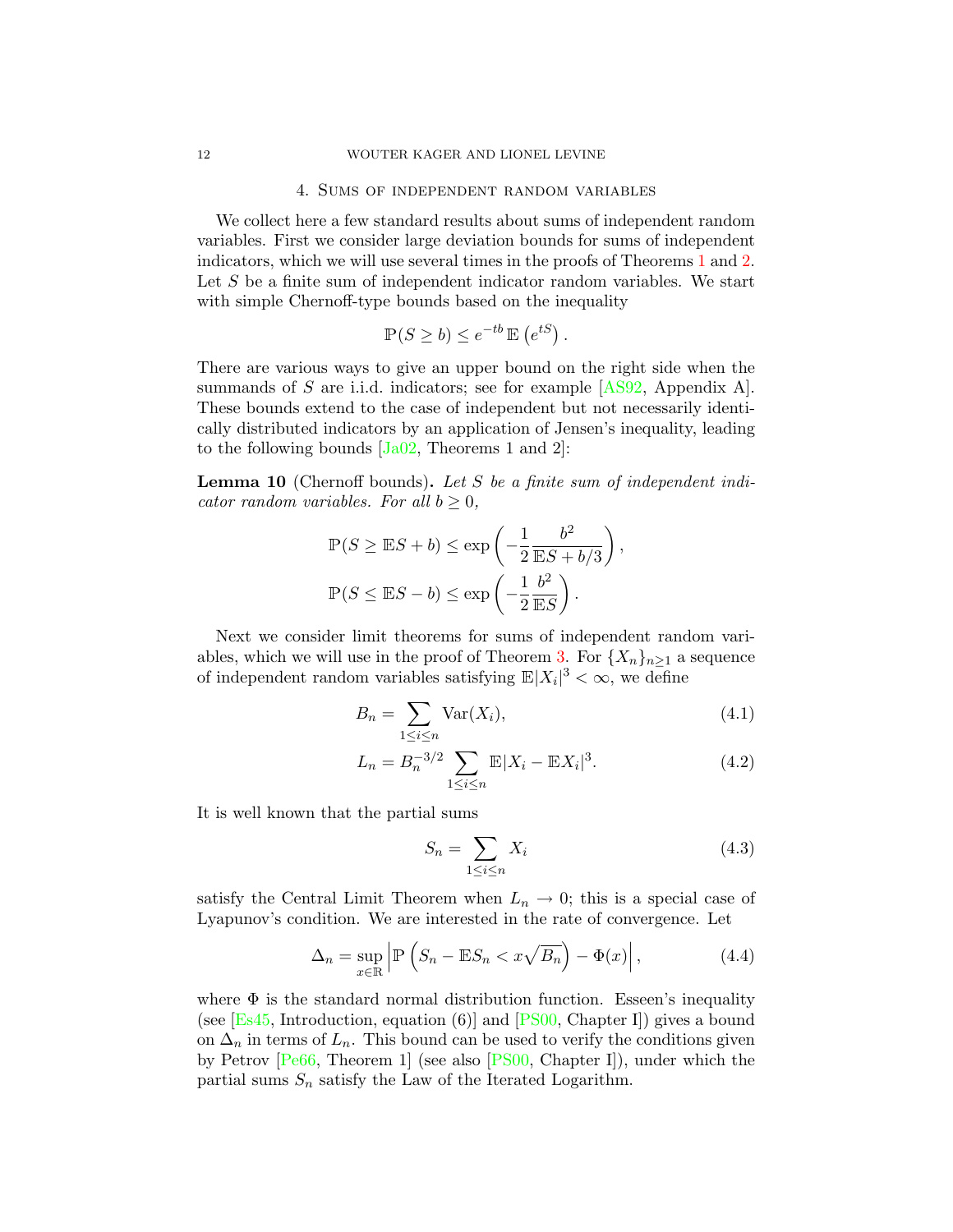**Lemma 11** (Esseen's inequality). Let  $X_1, \ldots, X_n$  be independent and such that  $\mathbb{E}|X_i|^3 < \infty$ , and define  $B_n$ ,  $L_n$ ,  $S_n$  and  $\Delta_n$  by [\(4.1\)](#page-11-1)–[\(4.4\)](#page-11-2). Then

$$
\Delta_n \leq 7.5 \cdot L_n.
$$

<span id="page-12-2"></span>**Lemma 12** (Petrov's theorem). Let  $\{X_i\}_{i>1}$  be a sequence of independent random variables with finite variances, and define  $B_n$ ,  $S_n$  and  $\Delta_n$  by [\(4.1\)](#page-11-1), [\(4.3\)](#page-11-3) and [\(4.4\)](#page-11-2). If, as  $n \to \infty$ ,

$$
B_n \to \infty
$$
,  $\frac{B_{n+1}}{B_n} \to 1$  and  $\Delta_n = O\left(\frac{1}{(\log B_n)^{1+\delta}}\right)$  for some  $\delta > 0$ ,

then

$$
\mathbb{P}\left(\limsup_{n\to\infty}\frac{S_n - \mathbb{E}S_n}{\sqrt{2B_n\log\log B_n}} = 1\right) = 1.
$$

## 5. Proof of Theorem [1](#page-2-0)

<span id="page-12-0"></span>We control the growth of the cluster  $A(i)$  by relating it to two modified growth processes, the *stopped process*  $S(i)$  and the *extended process*  $E(i)$ . In the stopped process, particles stop walking when they hit layer  $\mathcal{L}_n$ , even if they have not yet found an unoccupied site. More formally, let  $S(1) = \{o\}$ , and define the stopping times  $\sigma_S^i$  and clusters  $S(i)$  for  $i \geq 1$  recursively by

 $\sigma_S^i = \min\{t \geq 0 : Y^i(t) \in \mathcal{L}_n \cup S(i)^c\}$ 

and

<span id="page-12-1"></span>
$$
S(i + 1) = S(i) \cup \{ Y^i(\sigma_S^i) \}.
$$
\n(5.1)

Here  $Y^{i}(t)$  for  $i = 1, 2, \ldots$  are independent uniformly layered walks started from the origin in  $\mathbb{Z}^2$ , all having the same law. Note that  $S(i + 1) = S(i)$ on the event that the walk  $Y^i$  hits layer  $\mathcal{L}_n$  before exiting the cluster  $S(i)$ . By the abelian property, Lemma [8,](#page-9-1) we have  $S(i) \subset A(i)$ . Indeed,  $A(i)$  can be obtained from  $S(i)$  by letting all but one of the particles stopped at each site in  $\mathcal{L}_n$  continue walking until reaching an unoccupied site.

The extended process  $E(i)$  is defined by starting with every site in the diamond  $\mathcal{D}_n$  occupied, and letting each of i additional particles in turn walk from the origin until reaching an unoccupied site. More formally, let  $E(0) = \mathcal{D}_n$ , and for  $i \geq 0$  define

$$
\sigma_E^i = \min\{t \ge 0 : Y^{v_n + i}(t) \notin E(i)\}
$$

and

$$
E(i + 1) = E(i) \cup \{ Y^{v_n + i}(\sigma_E^i) \}.
$$

An outline of the proof of Theorem [1](#page-2-0) runs as follows. We first show in Lemma [13](#page-13-0) that the stopped cluster  $S(v_n)$  contains a large diamond with high probability. Since the stopped cluster is contained in  $A(v_n)$ , the inner bound of Theorem [1](#page-2-0) follows. The proof of the outer bound proceeds in three steps. Lemma [14](#page-15-0) shows that the particles that stop in layer  $\mathcal{L}_n$  during the stopped process cannot be too bunched up at any single site  $z \in \mathcal{L}_n$ . We then use this to argue in Lemma [15](#page-17-0) that with high probability,  $A(v_n)$  is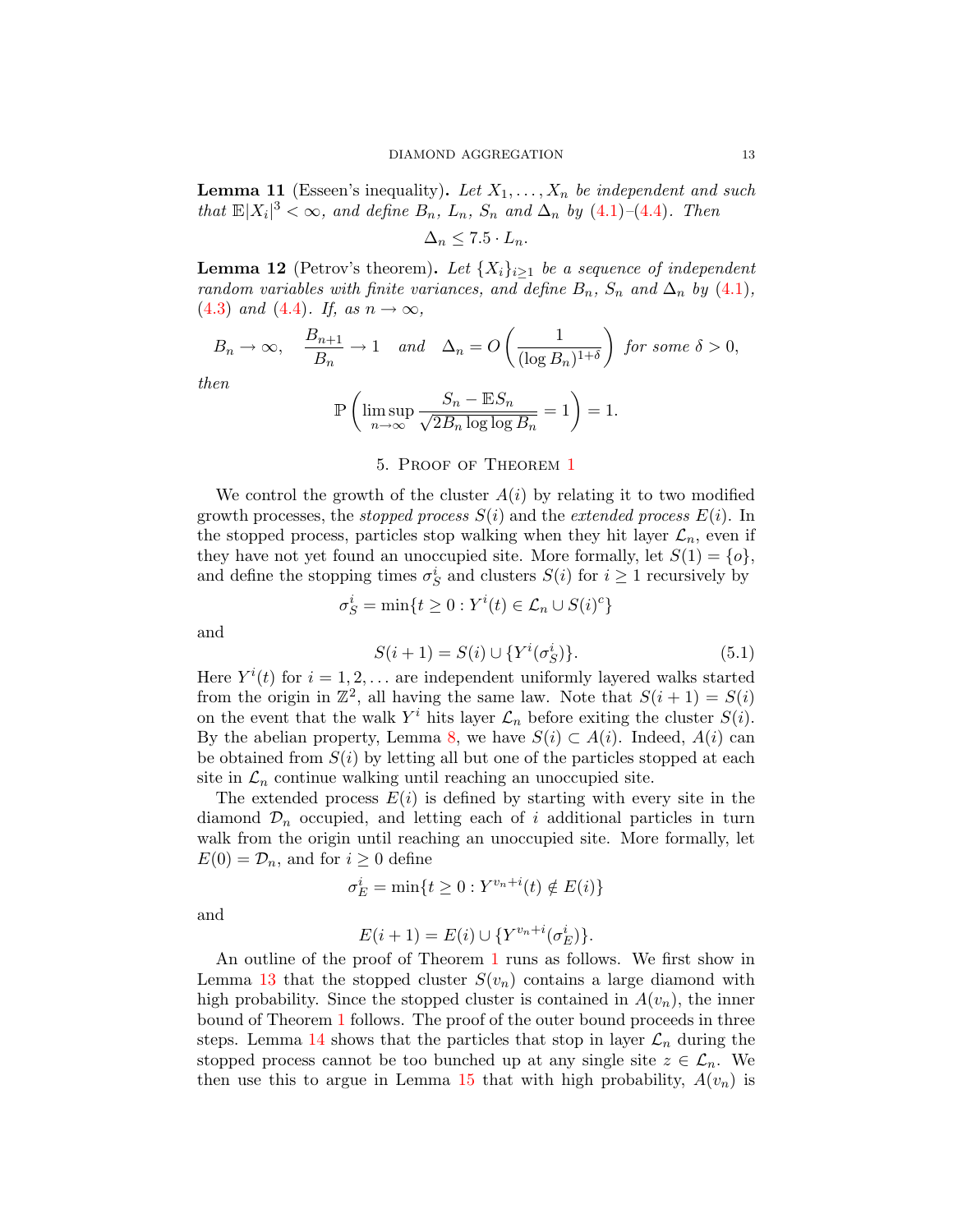contained in a suitable extended cluster  $E(m)$ . Finally, Lemma [16](#page-18-0) shows that this extended cluster is contained in a slightly larger diamond.

A notable feature of the argument (also present in  $[La95]$ ) is that the proof of the outer bound relies on the inner bound: Lemma [13](#page-13-0) is used in the proof of Lemma [14.](#page-15-0) This dependence is responsible for the larger constant in the outer bound of Theorem [1.](#page-2-0) It would be interesting to know whether this asymmetry is merely an artifact of the proof, or whether the outer fluctuations are really larger than the inner fluctuations.

We introduce an auxiliary collection of walks that will appear in the proofs. Let  $\{Y^x(t): x \in \mathbb{Z}^2\}$  be independent walks with the same transition probabilities as  $Y^1$ , which are independent of the  $Y^i$ , and which start from  $Y^x(0) = x$ . Now for  $i = 1, \ldots, v_n - 1$  define

$$
X^{i}(t) = \begin{cases} Y^{i}(t) & \text{for } 0 \leq t \leq \sigma_{S}^{i}, \\ Y^{Y^{i}(\sigma_{S}^{i})}(t - \sigma_{S}^{i}) & \text{for } t > \sigma_{S}^{i}.\end{cases}
$$

Note that replacing the walks  $Y^i$  with  $X^i$  in  $(5.1)$  has no effect on the clusters  $S(i)$ . Finally, for  $i \geq v_n$  we set  $X^{i}(t) = Y^{i}(t)$  for all  $t \geq 0$ .

We associate the following stopping times with the auxiliary walks  $Y^x(t)$ :

$$
\tau_z^x := \min\{t \ge 0 : Y^x(t) = z\} \qquad \text{for } z \in \mathbb{Z}^2;
$$
  

$$
\tau_k^x := \min\{t \ge 0 : Y^x(t) \in \mathcal{L}_k\} \qquad \text{for } k \ge 0.
$$

Likewise, let

$$
\tau_z^i := \min\{t \ge 0 : X^i(t) = z\} \quad \text{for } z \in \mathbb{Z}^2;
$$
  

$$
\tau_k^i := \min\{t \ge 0 : X^i(t) \in \mathcal{L}_k\} \quad \text{for } k \ge 0.
$$

<span id="page-13-0"></span>**Lemma 13.** There exists  $n_0$  such that for all uniformly layered walks and all  $n \geq n_0$ 

$$
\mathbb{P}\left(\mathcal{D}_{n-4\sqrt{n\log n}}\not\subset S(v_n)\right) < 6n^{-2}.\tag{5.2}
$$

Remark. To avoid referring to too many unimportant constants, for the rest of this section we will take the phrase "for sufficiently large  $n$ ," and its variants, to mean that a single bound on  $n$  applies to all uniformly layered walks.

*Proof.* For  $z \in \mathcal{D}_{n-1}$ , write

$$
\mathcal{E}_z(v_n) = \bigcap_{i=1}^{v_n - 1} \left\{ \sigma_S^i < \tau_z^i \right\}
$$

for the event that the site z does not belong to the stopped cluster  $S(v_n)$ . We want to show that  $\mathbb{P}(\mathcal{E}_z(v_n))$  is very small when z is taken too deep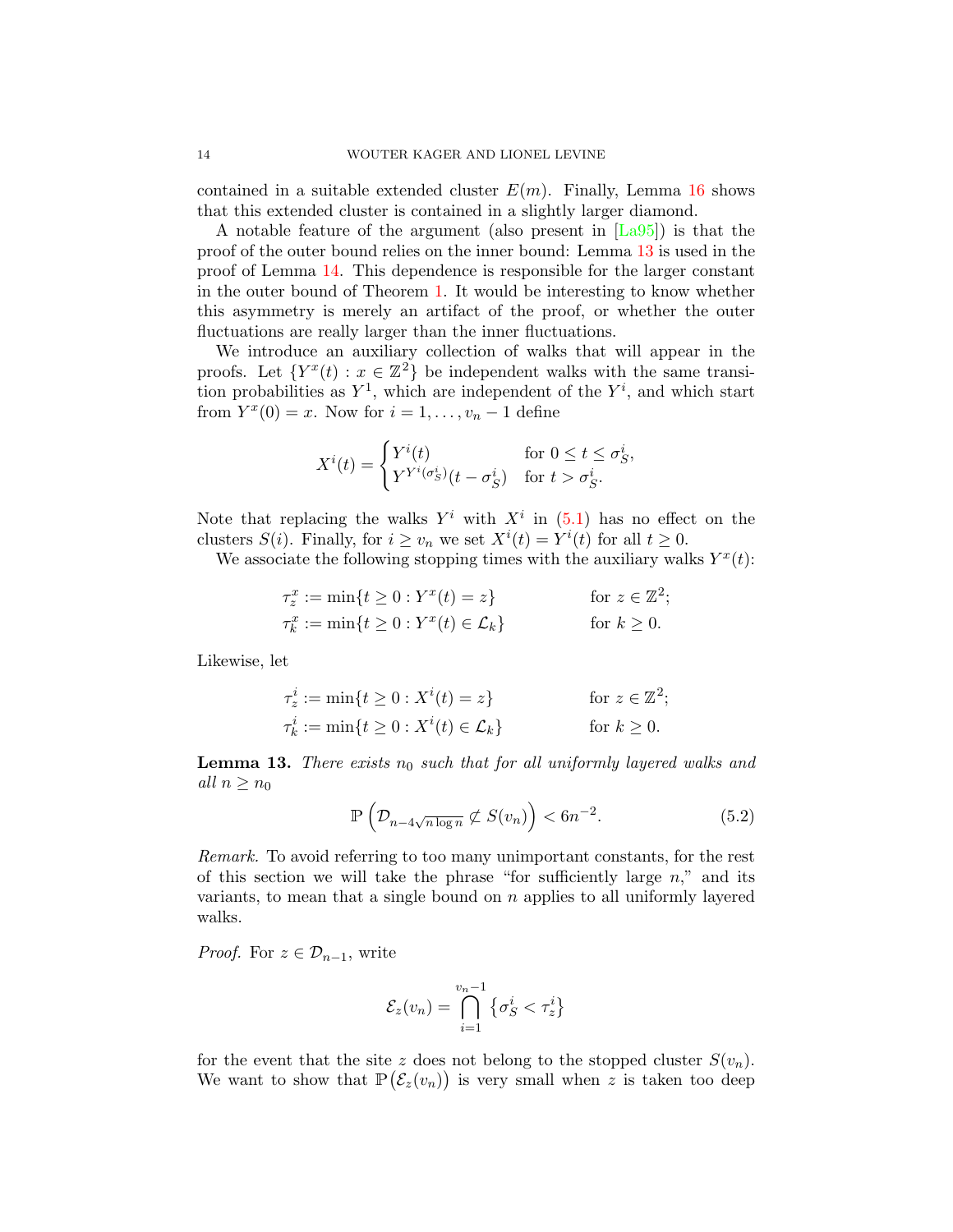inside  $\mathcal{D}_n$ . To this end, let  $\ell = ||z||$ , and consider the random variables

$$
N_z = \sum_{0 < i < v_n} \mathbb{1}\{\tau_z^i \le \sigma_S^i\},
$$
\n
$$
M_z = \sum_{0 < i < v_n} \mathbb{1}\{\tau_z^i = \tau_\ell^i\},
$$
\n
$$
L_z = \sum_{0 < i < v_n} \mathbb{1}\{\sigma_S^i < \tau_z^i = \tau_\ell^i\}.
$$

Then  $\mathcal{E}_z(v_n) = \{N_z = 0\}$ . Since  $N_z \geq M_z - L_z$ , we have for any real number a

$$
\mathbb{P}(\mathcal{E}_z(v_n)) = \mathbb{P}(N_z = 0) \le \mathbb{P}(M_z \le a \text{ or } L_z \ge a)
$$
  
\n
$$
\le \mathbb{P}(M_z \le a) + \mathbb{P}(L_z \ge a).
$$
\n(5.3)

<span id="page-14-2"></span>Our choice of a will be made below. Note that  $M_z$  is a sum of i.i.d. indicator random variables, and by Lemma [5,](#page-7-0)

<span id="page-14-0"></span>
$$
\mathbb{E}M_z = 2n(n+1)\,\mathbb{P}_o(X(\tau_\ell) = z) = \frac{1}{2}\,\frac{n(n+1)}{\ell}.\tag{5.4}
$$

The summands of  $L_z$  are not independent. Following [\[LBG92\]](#page-24-0), however, we can dominate  $L_z$  by a sum of independent indicators as follows. By property (U1), a uniformly layered walk cannot exit the diamond  $\mathcal{D}_{\ell-1}$  without passing through layer  $\mathcal{L}_{\ell}$ , so the event  $\{\sigma_S^i < \tau_z^i = \tau_{\ell}^i\}$  is contained in the event  $\{X^i(\sigma_S^i) \in \mathcal{D}_{\ell-1}\}.$  Hence

$$
L_z = \sum_{0 < i < v_n} \mathbb{1} \left\{ X^i(\sigma_S^i) \in \mathcal{D}_{\ell-1}, \ \tau_z^{X^i(\sigma_S^i)} = \tau_\ell^{X^i(\sigma_S^i)} \right\}
$$
\n
$$
\leq \sum_{x \in \mathcal{D}_{\ell-1} - \{o\}} \mathbb{1} \left\{ \tau_z^x = \tau_\ell^x \right\} =: \tilde{L}_z
$$

where we have used the fact that the locations  $X^i(\sigma_S^i)$  inside  $D_{\ell-1}$  where particles attach to the cluster are distinct. Note that  $\tilde{L}_z$  is a sum of independent indicator random variables. To compute its expectation, note that for every  $0 < k < \ell$ , by Lemma [5](#page-7-0)

$$
\sum_{x \in \mathcal{L}_k} \mathbb{P}_x(X(\tau_\ell) = z) = 4k \mathbb{P}_k(X(\tau_\ell) = z) = \frac{k}{\ell},
$$

hence

<span id="page-14-1"></span>
$$
\mathbb{E}\tilde{L}_z = \sum_{k=1}^{\ell-1} \frac{k}{\ell} = \frac{\ell-1}{2}.
$$
 (5.5)

Now set  $a=\frac{1}{2}$  $\frac{1}{2}(\mathbb{E}M_z + \mathbb{E}\tilde{L}_z)$ , and let

$$
b=\frac{\mathbb{E} M_z-\mathbb{E} \tilde{L}_z}{2}>\frac{n^2-\ell^2}{4\ell}
$$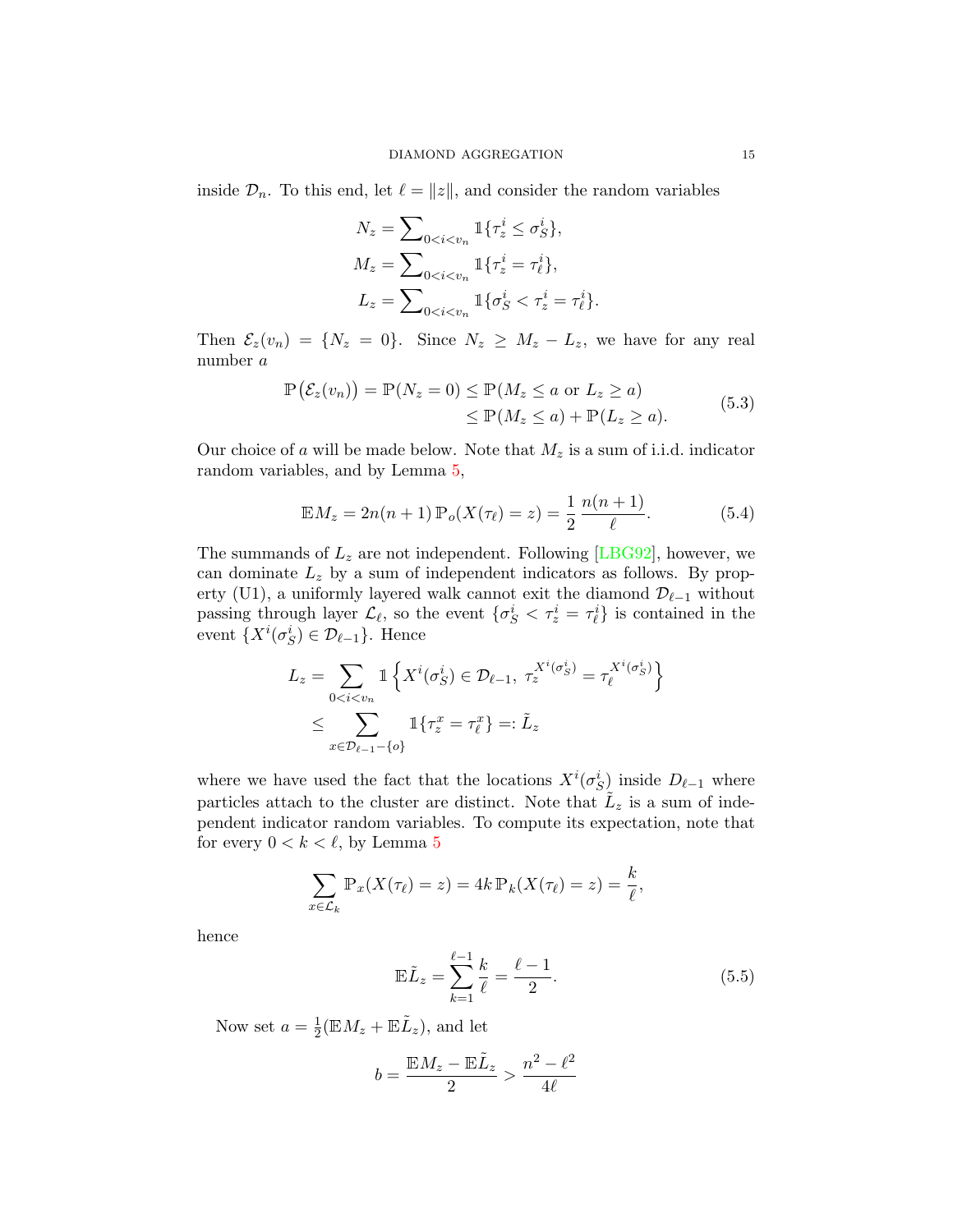where the inequality follows from [\(5.4\)](#page-14-0) and [\(5.5\)](#page-14-1). Since  $a = \mathbb{E} M_z - b =$  $\mathbb{E} \tilde{L}_z + b$ , we have by Lemma [10](#page-11-4)

$$
\mathbb{P}(\tilde{L}_z \ge a) \le \exp\left(-\frac{1}{2} \frac{b^2}{\mathbb{E}\tilde{L}_z + b/3}\right) \le \exp\left(-\frac{1}{2} \frac{b^2}{\mathbb{E}M_z}\right)
$$

and

$$
\mathbb{P}(M_z \le a) \le \exp\left(-\frac{1}{2} \frac{b^2}{\mathbb{E}M_z}\right)
$$
  

$$
< \exp\left(-\frac{1}{2} \frac{(n^2 - \ell^2)^2}{16\ell^2} \frac{2\ell}{n(n+1)}\right)
$$
  

$$
\le \exp\left(-\frac{1}{16} \frac{(n^2 - \ell^2)^2}{n^3}\right)
$$

where in the last line we have used  $\ell \leq n-1$ . Since  $L_z \leq \tilde{L}_z$ , we obtain from [\(5.3\)](#page-14-2)

$$
\mathbb{P}\left(\mathcal{E}_z(v_n)\right) \le \mathbb{P}(M_z \le a) + \mathbb{P}(\tilde{L}_z \ge a)
$$
  
< 
$$
< 2 \exp\left(-\frac{1}{16} \frac{(n^2 - \ell^2)^2}{n^3}\right).
$$

Writing  $\ell = n - \rho$ , with  $\rho \geq \lceil 4 \rceil$ √  $\overline{n \log n}$ , we obtain for sufficiently large n

$$
\mathbb{P}(\mathcal{E}_z(v_n)) < 2 \exp\left(-\frac{1}{16} \frac{\rho^2 (2n - \rho)^2}{n^3}\right) \\
&\leq 2 \exp\left(-\frac{\rho^2}{4n} + \frac{\rho^3}{4n^2}\right) \\
&\leq 3n^{-4}.
$$

We conclude that for  $n$  sufficiently large

$$
\mathbb{P}\left(\mathcal{D}_{n-4\sqrt{n\log n}}\not\subset S(v_n)\right)\leq \sum_{z\in\mathcal{D}_{n-4\sqrt{n\log n}}}\mathbb{P}\left(\mathcal{E}_z(v_n)\right)<6n^{-2}.\qquad \Box
$$

Turning to the outer bound of Theorem [1,](#page-2-0) the first step is to bound the number

$$
N_z := \sum_{0 < i < v_n} 1\{\sigma_S^i = \tau_z^i\} \tag{5.6}
$$

<span id="page-15-0"></span>of particles stopping at each site  $z \in \mathcal{L}_n$  in the course of the stopped process. To get a rough idea of the order of  $N_z$ , note that according to Lemma [13,](#page-13-0) with high probability, at least  $v_{n-4\sqrt{n \log n}}$  of the  $v_n$  particles find an occupied site before hitting layer  $\mathcal{L}_n$ . The number of particles remaining is of order site before intting layer  $\mathcal{L}_n$ . The number of particles remaining is of order  $n^{3/2}\sqrt{\log n}$ . If these remaining particles were spread evenly over  $\mathcal{L}_n$ , then  $n^{\gamma}$   $\gamma$  log n. It these remaining particles were spread eventy over  $\mathcal{L}_n$ , then there would be order  $\sqrt{n \log n}$  particles at each site  $z \in \mathcal{L}_n$ . The following lemma shows that with high probability, all of the  $N_z$  are at most of this order.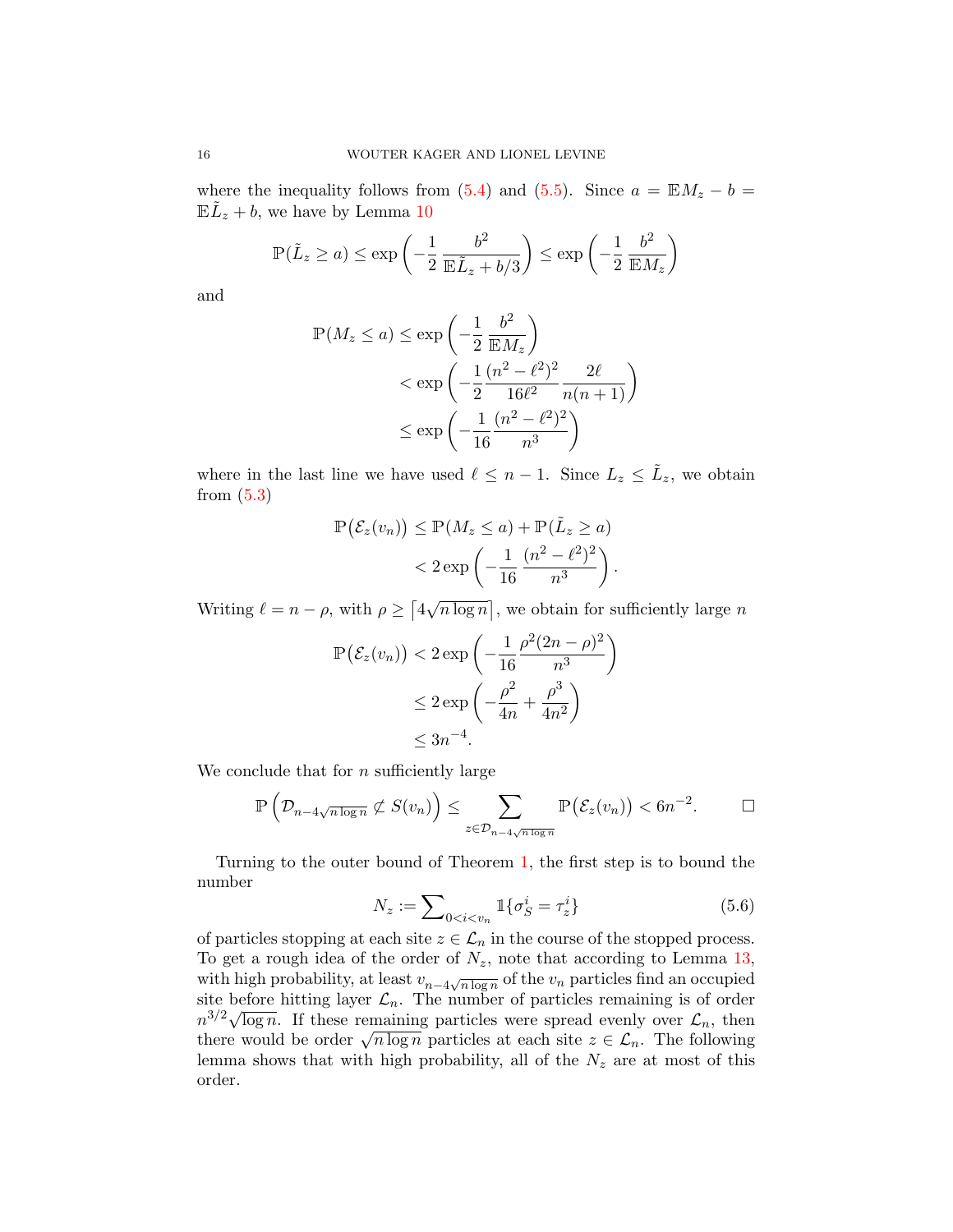**Lemma 14.** If n is sufficiently large, then

$$
\mathbb{P}\left(\bigcup_{z\in\mathcal{L}_n}\left\{N_z>7\sqrt{n\log n}\right\}\right)<13n^{-5/4}.
$$

*Proof.* For  $z \in \mathcal{L}_n$ , define

$$
M_z = \sum_{0 < i < v_n} \mathbb{1}\{\tau_z^i = \tau_n^i\},
$$
  

$$
L_z = \sum_{0 < i < v_n} \mathbb{1}\{\sigma_S^i < \tau_z^i = \tau_n^i\},
$$

so that  $N_z = M_z - L_z$ . Write  $\eta =$ √  $\overline{n \log n}$  and  $\rho = \lceil 4\eta \rceil$ , and let

<span id="page-16-0"></span>
$$
\tilde{L}_z = \sum_{y \in \mathcal{D}_{n-\rho}-\{o\}} \mathbb{1}\{\tau_z^y = \tau_n^y\}.
$$

Note that  $\tilde{L}_z \leq L_z$  on the event  $\{\mathcal{D}_{n-\rho} \subset S(v_n)\}\$ . Therefore,

$$
\mathbb{P}\left(\bigcup_{z \in \mathcal{L}_n} \{N_z > 7\eta\}\right) = \mathbb{P}\left(\bigcup_{z \in \mathcal{L}_n} \{M_z - L_z > 7\eta\}\right)
$$
  
\$\leq \sum\_{z \in \mathcal{L}\_n} \mathbb{P}(M\_z - \tilde{L}\_z > 7\eta) + \mathbb{P}\left(\mathcal{D}\_{n-4\sqrt{n\log n}} \not\subset S(v\_n)\right).\$ (5.7)

To obtain a bound on  $\mathbb{P}(M_z - \tilde{L}_z > 7\eta)$ , note that

$$
\mathbb{E}M_z = 2n(n+1)\,\mathbb{P}_o(X(\tau_n) = z) = \frac{n+1}{2}.
$$

Moreover, by Lemma [5](#page-7-0)

$$
\sum_{y \in \mathcal{L}_k} \mathbb{P}(\tau_z^y = \tau_n^y) = 4k \, \mathbb{P}_k(\tau_z = \tau_n) = \frac{k}{n},
$$

hence

$$
\mathbb{E}\tilde{L}_z = \sum_{k=1}^{n-\rho} \frac{k}{n} = \frac{n+1}{2} - \rho + \frac{\rho(\rho-1)}{2n}.
$$

In particular,  $\mathbb{E}M_z - \mathbb{E}\tilde{L}_z < \rho - 1 \leq 4\eta$  for large enough n, so that

<span id="page-16-1"></span>
$$
\mathbb{P}(M_z - \tilde{L}_z > 7\eta) \le \mathbb{P}(M_z - \tilde{L}_z > \mathbb{E}M_z - \mathbb{E}\tilde{L}_z + 3\eta)
$$
  
\n
$$
\le \mathbb{P}(M_z > \mathbb{E}M_z + \frac{3}{2}\eta \text{ or } \tilde{L}_z < \mathbb{E}\tilde{L}_z - \frac{3}{2}\eta) \qquad (5.8)
$$
  
\n
$$
\le \mathbb{P}(M_z > \mathbb{E}M_z + \frac{3}{2}\eta) + \mathbb{P}(\tilde{L}_z < \mathbb{E}\tilde{L}_z - \frac{3}{2}\eta).
$$

By Lemma [10,](#page-11-4)

$$
\mathbb{P}\big(\tilde{L}_z < \mathbb{E}\tilde{L}_z - \frac{3}{2}\eta\big) \le \exp\left(-\frac{1}{2}\frac{(3\eta/2)^2}{\mathbb{E}\tilde{L}_z}\right) < \exp\left(-\frac{9}{8}\frac{\eta^2}{n/2}\right) = n^{-9/4}.
$$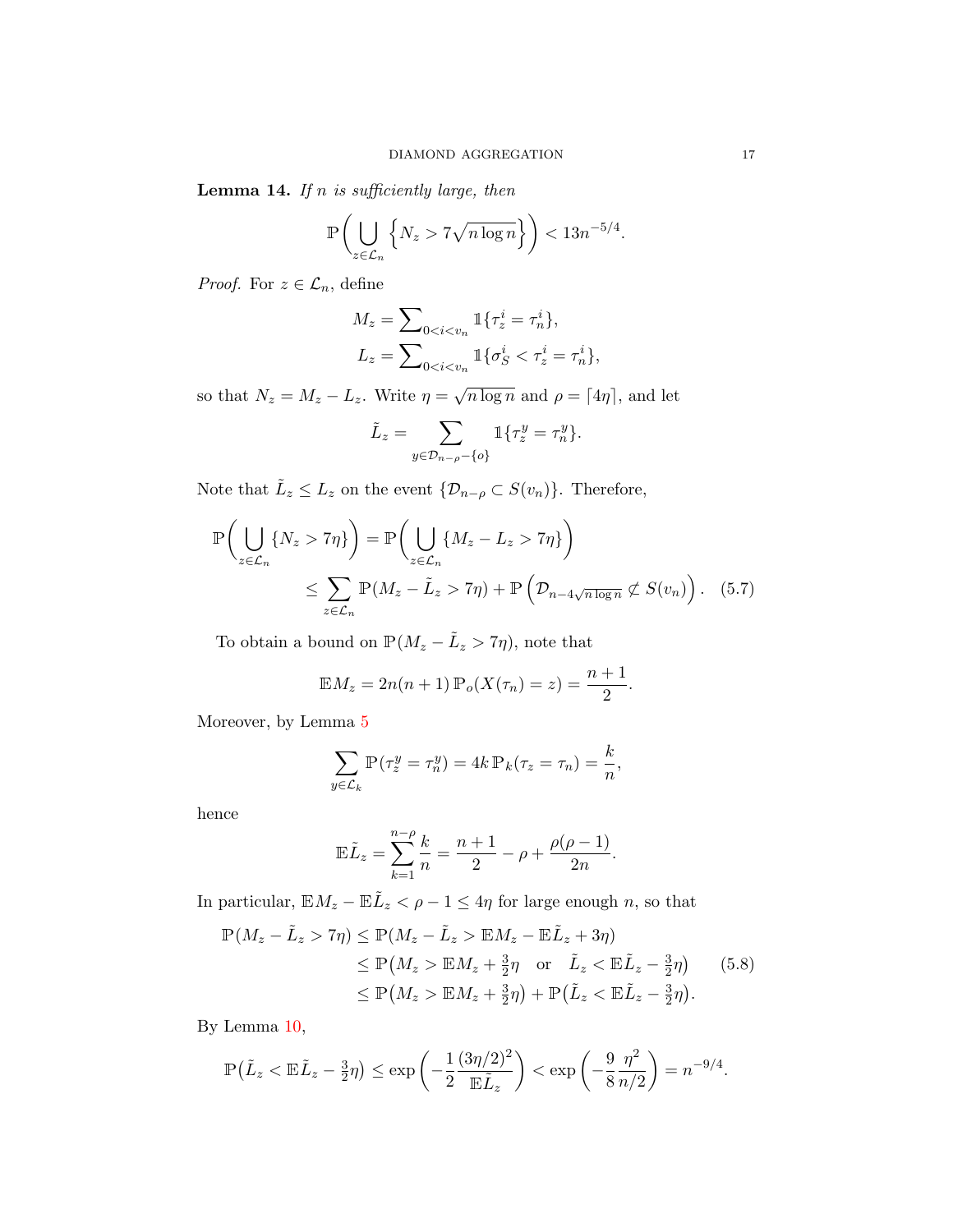Likewise, for sufficiently large  $n$ 

$$
\mathbb{P}\left(M_z > \mathbb{E}M_z + \frac{3}{2}\eta\right) \le \exp\left(-\frac{1}{2}\frac{(3\eta/2)^2}{\mathbb{E}M_z + \eta/2}\right)
$$
\n
$$
= \exp\left(-\frac{9}{4}\frac{n\log n}{n+1+\sqrt{n\log n}}\right)
$$
\n
$$
< 2n^{-9/4}.
$$

Combining  $(5.7)$ ,  $(5.8)$  and Lemma [13](#page-13-0) yields for sufficiently large n

$$
\mathbb{P}\left(\bigcup_{z\in\mathcal{L}_n} \{N_z > 7\eta\}\right) < 3n^{-9/4} \#\mathcal{L}_n + 6n^{-2} < 13n^{-5/4}.
$$

Given random sets  $A, B \subset \mathbb{Z}^2$ , we write  $A \stackrel{d}{=} B$  to mean that A and B have the same distribution.

<span id="page-17-0"></span>Lemma 15. Let  $m = \lceil 29n \rceil$ √  $\overline{n \log n}$ . For all sufficiently large n, there exist random sets  $A' \stackrel{d}{=} A(v_n)$  and  $E' \stackrel{d}{=} E(m)$  such that

$$
\mathbb{P}(A' \not\subset E') < 14n^{-5/4}.
$$

*Proof.* By the abelian property, Lemma [8,](#page-9-1) we can obtain  $A(v_n)$  from the stopped cluster  $S(v_n)$  by starting  $N_z$  particles at each  $z \in \mathcal{L}_n$ , and letting all but one of them walk until finding an unoccupied site. More formally, let  $x_1 = o$  and  $x_{i+1} = Y^i(\sigma_S^i)$  for  $0 < i < v_n$ . Then

$$
#\{i \le v_n : x_i = z\} = \begin{cases} N_z, & z \in \mathcal{L}_n \\ 1, & z \in S(v_n) - \mathcal{L}_n \\ 0, & \text{else} \end{cases}
$$

and

$$
A(v_n) \stackrel{d}{=} A(x_1, \ldots, x_{v_n}).
$$

To build up the extended cluster  $E(m)$  in a similar fashion, let  $s = v_n + m$ , and let  $y_1, \ldots, y_s \in \mathbb{Z}^2$  be such that  $\{y_1, \ldots, y_{v_n}\} = \mathcal{D}_n$ , and

$$
y_{v_n+i} = Y^{v_n+i-1}(\tau_n^{v_n+i-1}),
$$
   
  $i = 1, 2, ..., m.$ 

By Lemma [8,](#page-9-1) we have

$$
E(m) \stackrel{d}{=} A(y_1,\ldots,y_s).
$$

For each  $z \in \mathcal{L}_n$ , let

$$
\tilde{N}_z = \sum\nolimits_{0 \le i < m} \mathbbm{1} \left\{ \tau_z^{v_n + i} = \tau_n^{v_n + i} \right\}
$$

be the number of extended particles that first hit layer  $\mathcal{L}_n$  at z. Then

$$
\#\{i \le s \,:\, y_i = z\} = \begin{cases} \tilde{N}_z, & z \in \mathcal{L}_n \\ 1, & z \in \mathcal{D}_{n-1} \\ 0, & \text{else.} \end{cases}
$$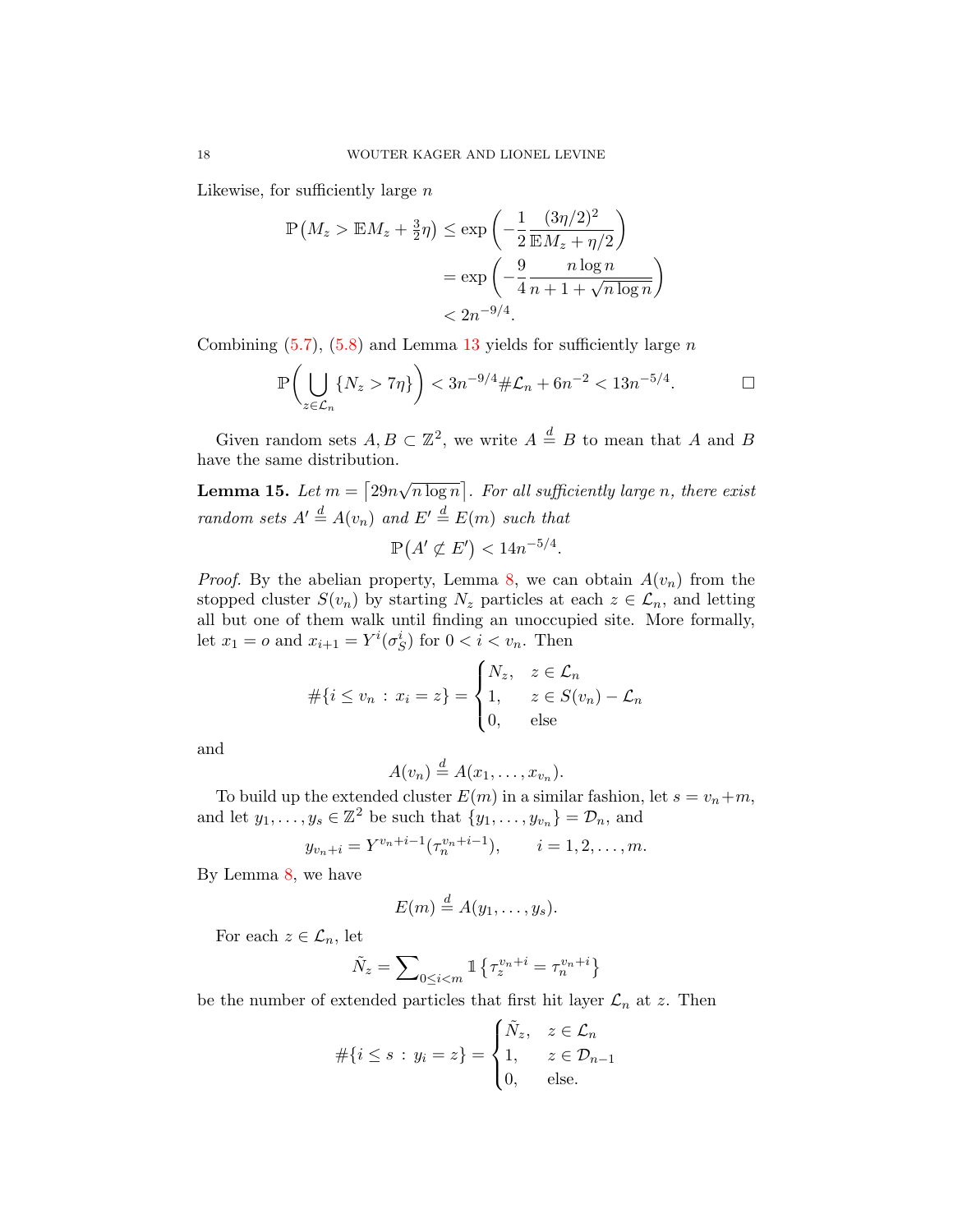Now let  $A' = A(x_1, \ldots, x_{v_n})$  and consider the event

$$
\mathcal{E} = \bigcap_{z \in \mathcal{L}_n} \{ N_z \le \tilde{N}_z \}.
$$

By Lemma [9,](#page-10-0) on the event  $\mathcal E$  there exists a random set  $E' \stackrel{d}{=} A(y_1, \ldots, y_s)$ such that  $A' \subset E'$ . Therefore, to finish the proof it suffices to show that  $\mathbb{P}(\mathcal{E}^c) < 14n^{-5/4}$ . Note that  $\tilde{N}_z$  is a sum of independent indicators, and

$$
\mathbb{E}\tilde{N}_z = \frac{m}{4n} \ge \frac{29}{4}\eta
$$

where  $\eta := \sqrt{n \log n}$ . Setting  $b = \eta/4$  in Lemma [10](#page-11-4) yields for sufficiently large n

$$
\mathbb{P}\left(\tilde{N}_z \le 7\eta\right) \le \exp\left(-\frac{1}{2}\frac{b^2}{\mathbb{E}\tilde{N}_z}\right) = \exp\left(-\frac{1}{232}\sqrt{n\log n}\right) < \frac{1}{4}n^{-9/4},
$$

hence by Lemma [14](#page-15-0)

$$
\mathbb{P}(\mathcal{E}^c) \le \mathbb{P}\Big(\bigcup_{z \in \mathcal{L}_n} \{N_z > 7\eta \text{ or } \tilde{N}_z \le 7\eta\}\Big) \n\le \mathbb{P}\Big(\bigcup_{z \in \mathcal{L}_n} \{N_z > 7\eta\}\Big) + \sum_{z \in \mathcal{L}_n} \mathbb{P}(\tilde{N}_z \le 7\eta) \n< 14n^{-5/4}.
$$

To finish the argument it remains to show that with high probability, the extended cluster  $E(m)$  is contained in a slightly larger diamond. Here we follow the strategy used in the proof of the outer bound in [\[LBG92\]](#page-24-0).

<span id="page-18-0"></span>**Lemma 16.** Let  $m = \lceil 29n \rceil$ √  $\overline{n \log n}$ . For all sufficiently large n,

$$
\mathbb{P}\left(E(m) \not\subset \mathcal{D}_{n+20\sqrt{n\log n}}\right) < n^{-2}.
$$

*Proof.* For  $j, k \geq 1$ , let

$$
Z_k(j) = \# \big( E(j) \cap \mathcal{L}_{n+k} \big)
$$

and let  $\mu_k(j) = \mathbb{E}Z_k(j)$ . Then  $\mu_k(j)$  is the expected number of particles that have attached to the cluster in layer  $\mathcal{L}_{n+k}$  after the first j extended particles have aggregated. Note that

$$
\mu_k(i + 1) - \mu_k(i) = \mathbb{P}(Y^{v_n + i + 1}(\sigma_E^{i+1}) \in \mathcal{L}_{n+k}).
$$

By property (U1), in order for the  $(i + 1)$ <sup>th</sup> extended particle to attach to the cluster in layer  $\mathcal{L}_{n+k}$ , it must be inside the cluster  $E(i)$  when it first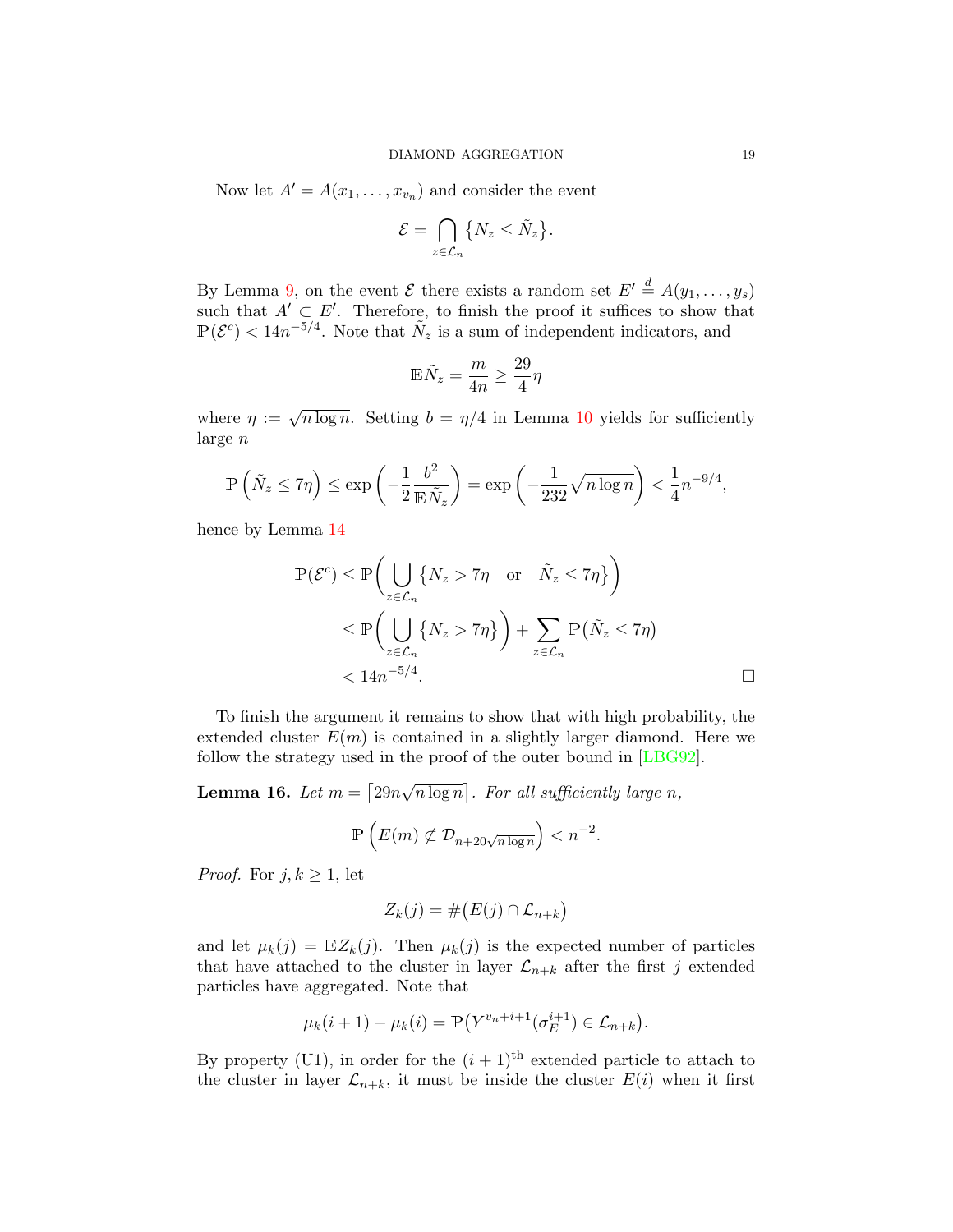reaches layer  $\mathcal{L}_{n+k-1}$ . Therefore, by Lemma [5,](#page-7-0)

$$
\mu_k(i+1) - \mu_k(i) \le \mathbb{P}\left(Y^{v_n+i+1}(\tau_{n+k-1}^{v_n+i+1}) \in E(i)\right)
$$
  
= 
$$
\sum_{y \in \mathcal{L}_{n+k-1}} \mathbb{P}_o\left(Y^{v_n+i+1}(\tau_{n+k-1}^{v_n+i+1}) = y\right) \cdot \mathbb{P}\left(y \in E(i)\right)
$$
  
= 
$$
\frac{1}{4(n+k-1)} \cdot \mu_{k-1}(i) \le \frac{\mu_{k-1}(i)}{4n}.
$$

Since  $\mu_k(0) = 0$ , summing over i yields

$$
\mu_k(j) \le \frac{1}{4n} \sum_{i=1}^{j-1} \mu_{k-1}(i).
$$

Since  $\mu_1(j) \leq j$  and  $\sum_{i=1}^{j-1} i^{k-1} \leq j^k/k$ , we obtain by induction on k

$$
\mu_k(j) \le 4n \left(\frac{j}{4n}\right)^k \frac{1}{k!} \le 4n \left(\frac{je}{4nk}\right)^k,
$$

where in the last equality we have used the fact that  $k! \geq k^k e^{-k}$ . Since where in the last equality we have used the lact that  $\kappa$ :<br>  $29e/80 < 1$ , setting  $j = m$  and  $k = |20\sqrt{n \log n}|$  we obtain

$$
\mu_{k+1}(m) \le 4n \left( \frac{\left[ 29n \sqrt{n \log n} \right] e}{4n \cdot 20 \sqrt{n \log n}} \right)^{k+1} < n^{-2}
$$

for sufficiently large n. To complete the proof, note that

$$
\mathbb{P}(E(m) \not\subset \mathcal{D}_{n+k}) = \mathbb{P}(Z_{k+1}(m) \ge 1) \le \mu_{k+1}(m). \square
$$

*Proof of Theorem [1.](#page-2-0)* Write  $\eta =$  $\overline{n \log n}$ . Since  $S(v_n) \subset A(v_n)$ , we have by Lemma [13](#page-13-0)

$$
\sum_{n\geq 1}\mathbb{P}\big(\mathcal{D}_{n-4\eta}\not\subset A(v_n)\big)\leq \sum_{n\geq 1}\mathbb{P}\big(\mathcal{D}_{n-4\eta}\not\subset S(v_n)\big)<\infty.
$$

Likewise, by Lemmas [15](#page-17-0) and [16](#page-18-0)

$$
\sum_{n\geq 1} \mathbb{P}\left(A(v_n) \not\subset \mathcal{D}_{n+20\eta}\right) \leq \sum_{n\geq 1} \mathbb{P}\left(A(v_n) \not\subset E(m)\right) + \sum_{n\geq 1} \mathbb{P}\left(E(m) \not\subset \mathcal{D}_{n+20\eta}\right) < \infty.
$$

<span id="page-19-0"></span>By Borel-Cantelli we obtain Theorem [1.](#page-2-0)

## 6. The inward directed case

*Proof of Theorem [2.](#page-4-1)* Write  $\ell = n - \lceil 6 \log_n n \rceil$ , and denote by

$$
\mathcal{A}_n = \bigcap_{0 < i < v_n} \bigcap_{z \in \mathcal{D}_\ell} \{\tau_z^i < \tau_n^i\}
$$

the event that each of the first  $v_n - 1$  walks visits every site  $z \in \mathcal{D}_\ell$  before hitting layer  $\mathcal{L}_n$ . Since  $\#\mathcal{D}_{n-1} < v_n$ , at least one of the first  $v_n - 1$  particles must exit  $\mathcal{D}_{n-1}$  before aggregating to the cluster:  $\sigma^i \geq \tau_n^i$  for some  $i < v_n$ .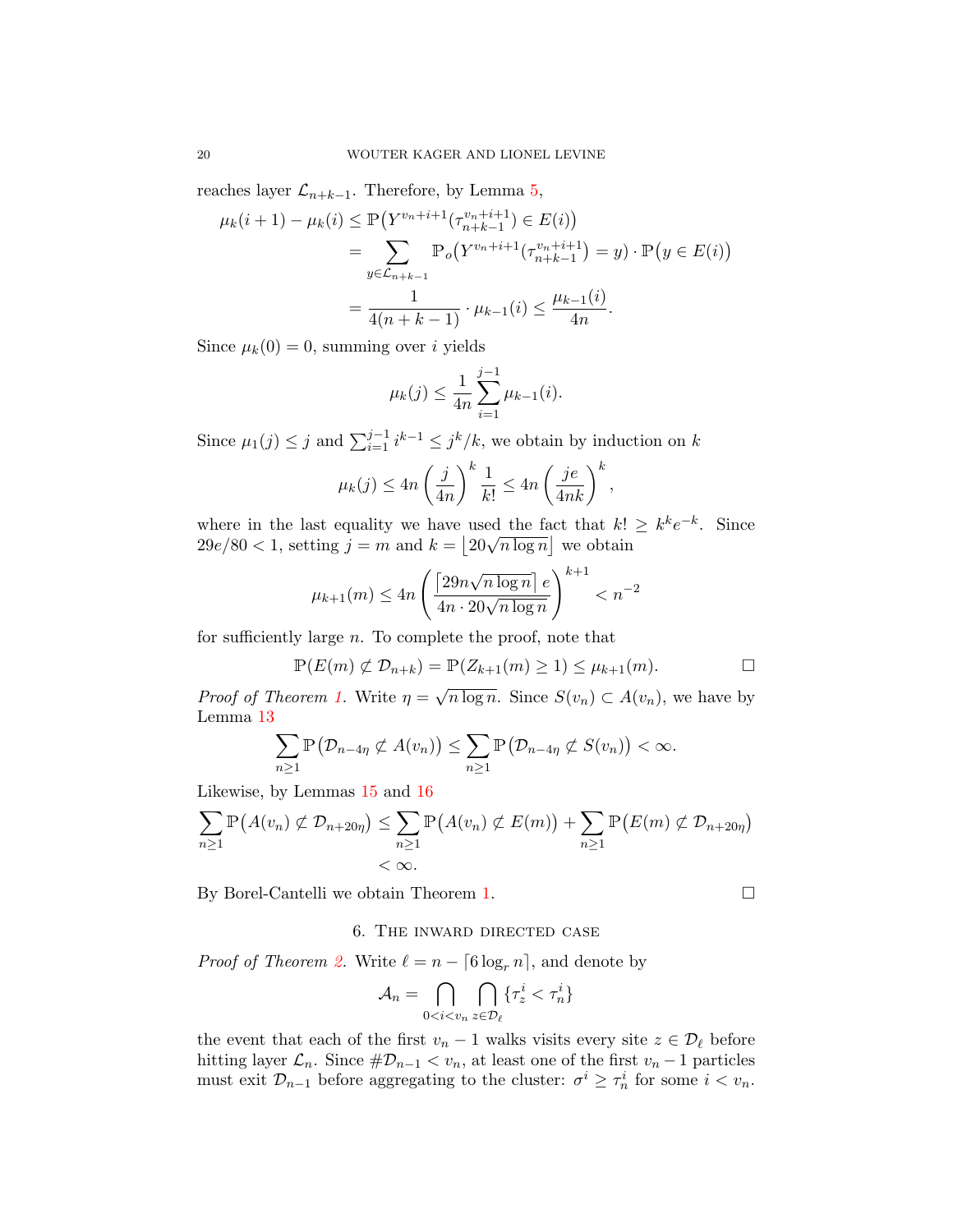On the event  $\mathcal{A}_n$ , this particle visits every site  $z \in \mathcal{D}_\ell$  before aggregating to the cluster, so  $\mathcal{D}_{\ell} \subset A(i) \subset A(v_n)$ . Hence

$$
\mathbb{P}\left(\mathcal{D}_{\ell} \not\subset A(v_n)\right) \leq \mathbb{P}(\mathcal{A}_n^c) \leq \sum_{0 < i < v_n} \sum_{z \in \mathcal{D}_{\ell}} \mathbb{P}(\tau_z^i \geq \tau_n^i)
$$

By Lemma [7,](#page-8-1)

$$
\mathbb{P}\left(\mathcal{D}_{\ell} \not\subset A(v_n)\right) < 2n(n+1) \sum_{k=1}^{\ell} 4k(4k-1)r^{k-n}
$$
\n
$$
\leq 32n^3(n+1) \frac{r^{\ell+1} - r}{r^n(r-1)}
$$
\n
$$
\leq \frac{32r}{r-1} n^3(n+1) \cdot n^{-6},
$$

and by Borel-Cantelli we conclude that  $\mathbb{P}(\mathcal{D}_\ell \subset A(v_n))$  eventually) = 1.

Likewise, writing  $m = n + \lfloor 6 \log_r n \rfloor$ , let

$$
\mathcal{B}_n = \bigcap_{0 < i < v_n} \bigcap_{z \in \mathcal{D}_n} \{ \tau_z^i < \tau_m^i \}
$$

be the event that each of the first  $v_n - 1$  walks visits every site  $z \in \mathcal{D}_n$ before hitting layer  $\mathcal{L}_m$ . Since the occupied cluster  $A(v_n-1)$  has cardinality  $v_n - 1 = #\mathcal{D}_n - 1$ , there is at least one site  $z \in \mathcal{D}_n$  belonging to  $A(v_n - 1)^c$ . On the event  $\mathcal{B}_n$ , each of the first  $v_n - 1$  particles visits z before hitting layer  $\mathcal{L}_m$ , so

$$
\sigma^i \leq \tau^i_z < \tau^i_m, \qquad i = 1, \ldots, v_n - 1.
$$

Therefore,

$$
\mathbb{P}\big(A(v_n)\not\subset \mathcal{D}_m\big)\leq \mathbb{P}(\mathcal{B}_n^c)\leq \sum_{0
$$

By Lemma [7,](#page-8-1)

$$
\mathbb{P}\left(A(v_n) \not\subset \mathcal{D}_m\right) < 2n(n+1) \sum_{k=1}^n 4k(4k-1)r^{k-m}
$$
\n
$$
\leq 32n^3(n+1) \frac{r^{n+1} - r}{r^m(r-1)}
$$
\n
$$
\leq \frac{32r^2}{r-1} n^3(n+1) \cdot n^{-6},
$$

<span id="page-20-0"></span>and by Borel-Cantelli we conclude that  $\mathbb{P}(A(v_n) \subset \mathcal{D}_m$  eventually) = 1.  $\Box$ 

## 7. The outward directed case

To prove Theorem [3](#page-5-1) we make use of a specific property of the uniformly layered walks for  $p = 0$ . Recall that these walks have transition kernel  $Q_{\text{out}}$ . By  $(1.1)$ – $(1.4)$ , such a walk can only reach the site  $(m, 0)$  for  $m \geq 1$  by visiting the sites  $(0, 0), (1, 0), \ldots, (m, 0)$  in turn. We can use this to find the exact growth rate of the clusters  $A(i)$  along the x-axis.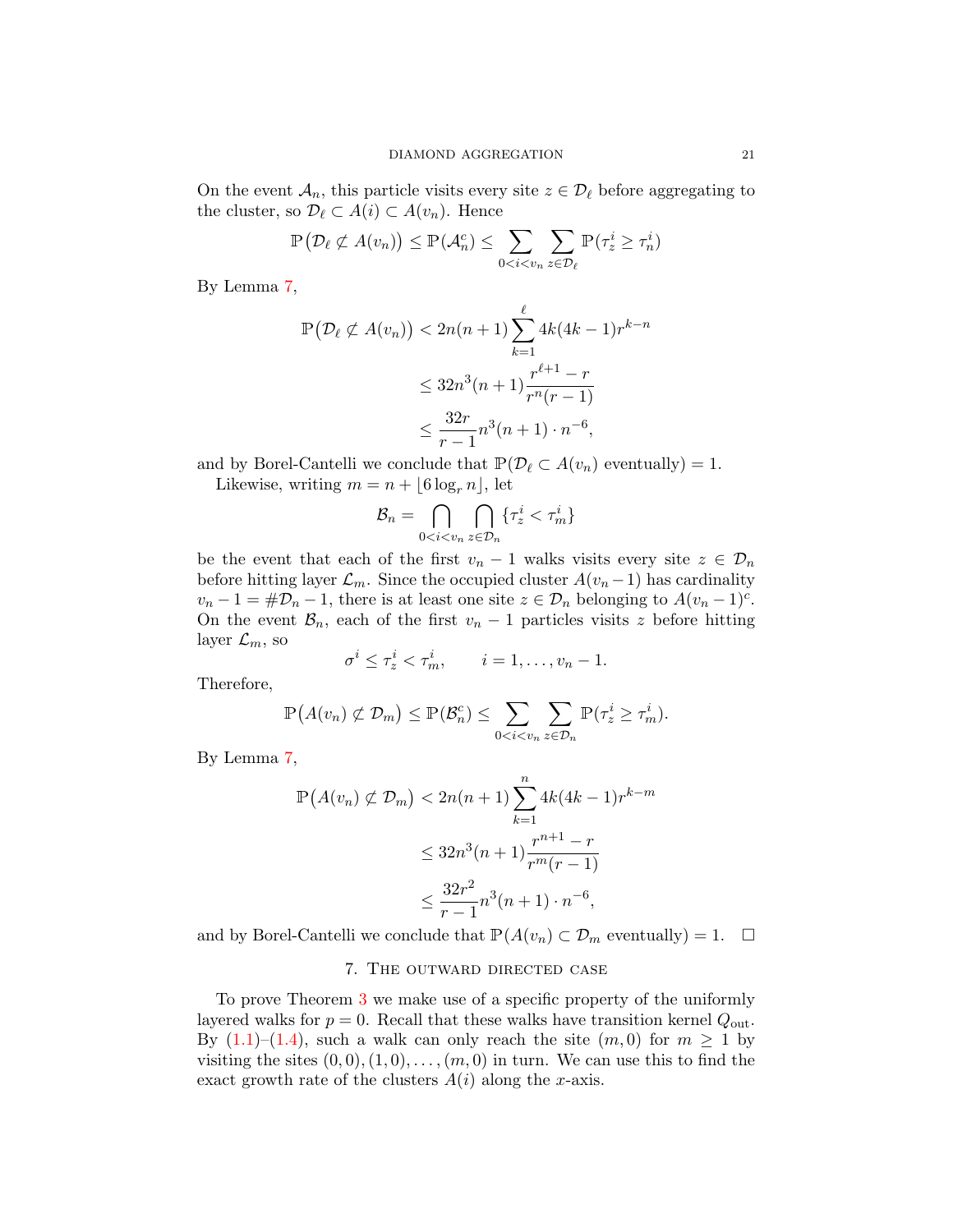Suppose that we count time according to the number of particles we have added to the growing cluster, and for  $m \geq 1$  set

$$
T_m := \min\{n \ge 0 : (m, 0) \in A(n+1)\}.
$$

Then we can interpret  $T_m$  as the time it takes before the site  $(m, 0)$  becomes occupied. The following lemma gives the exact order of the fluctuations in  $T_m$  as  $m \to \infty$ .

<span id="page-21-0"></span>**Lemma 17.** For  $p = 0$  we have that

$$
\mathbb{P}\left(\limsup_{m\to\infty}\frac{T_m-2m(m+1)}{\sqrt{32(m^3\log\log m)/3}}=1\right)=1
$$

and

$$
\mathbb{P}\left(\liminf_{m\to\infty}\frac{T_m-2m(m+1)}{\sqrt{32(m^3\log\log m)/3}}=-1\right)=1.
$$

*Proof.* Set  $X_1 = T_1$  and  $X_m = T_m - T_{m-1}$  for  $m > 1$ . Consider the aggregate at time  $T_{m-1}$  when  $(m-1,0)$  gets occupied. Since a walk must follow the x-axis to reach the site  $(m-1,0)$ , we know that at time  $T_{m-1}$  all sites  $\{(i, 0): i = 0, 1, \ldots, m-1\}$  are occupied and all sites  $\{(i, 0): i \geq m\}$  are vacant. Now consider the additional time  $X_m = T_m - T_{m-1}$  taken before the site  $(m, 0)$  becomes occupied. Each walk visits  $(m, 0)$  if and only if it passes through the sites  $(1, 0), (2, 0), \ldots, (m, 0)$  during the first m steps, which happens with probability  $1/4m$ . Thus  $X_m$  has the geometric distribution with parameter  $1/4m$ . Moreover, the  $X_i$  are independent. Hence  $T_m$  is a sum of independent geometric random variables  $X_i$ .

Since  $\mathbb{E}X_i = 4i$ ,  $\text{Var }X_i = 16i^2 - 4i$  and  $\mathbb{E}X_i^3 = 384i^3 - 96i^2 + 4i$ ,

$$
B_m = \sum_{1 \le i \le m} \text{Var}\, X_i = \frac{16}{3}m^3 + O(m^2)
$$

and

$$
\sum_{1 \le i \le m} \mathbb{E}(|X_i - \mathbb{E}X_i|^3) \le \sum_{1 \le i \le m} (\mathbb{E}X_i^3 + (\mathbb{E}X_i)^3) = O(m^4).
$$

By Lemma [11,](#page-11-5)  $\Delta_m = O(m^{-1/2})$ , which shows that Petrov's conditions of Lemma [12](#page-12-2) are satisfied. Therefore,

$$
\mathbb{P}\left(\limsup_{m\to\infty}\frac{T_m-\mathbb{E} T_m}{\sqrt{2B_m\log\log B_m}}=1\right)=1.
$$

Since  $\mathbb{E}T_m = \sum_{i=1}^m 4i = 2m(m+1)$  and  $B_m = 16m^3/3 + O(m^2)$ , this proves the first statement in Lemma [17.](#page-21-0) The second statement is obtained by applying Lemma [12](#page-12-2) to  $-T_m = \sum_{i=1}^m (-X_i)$ .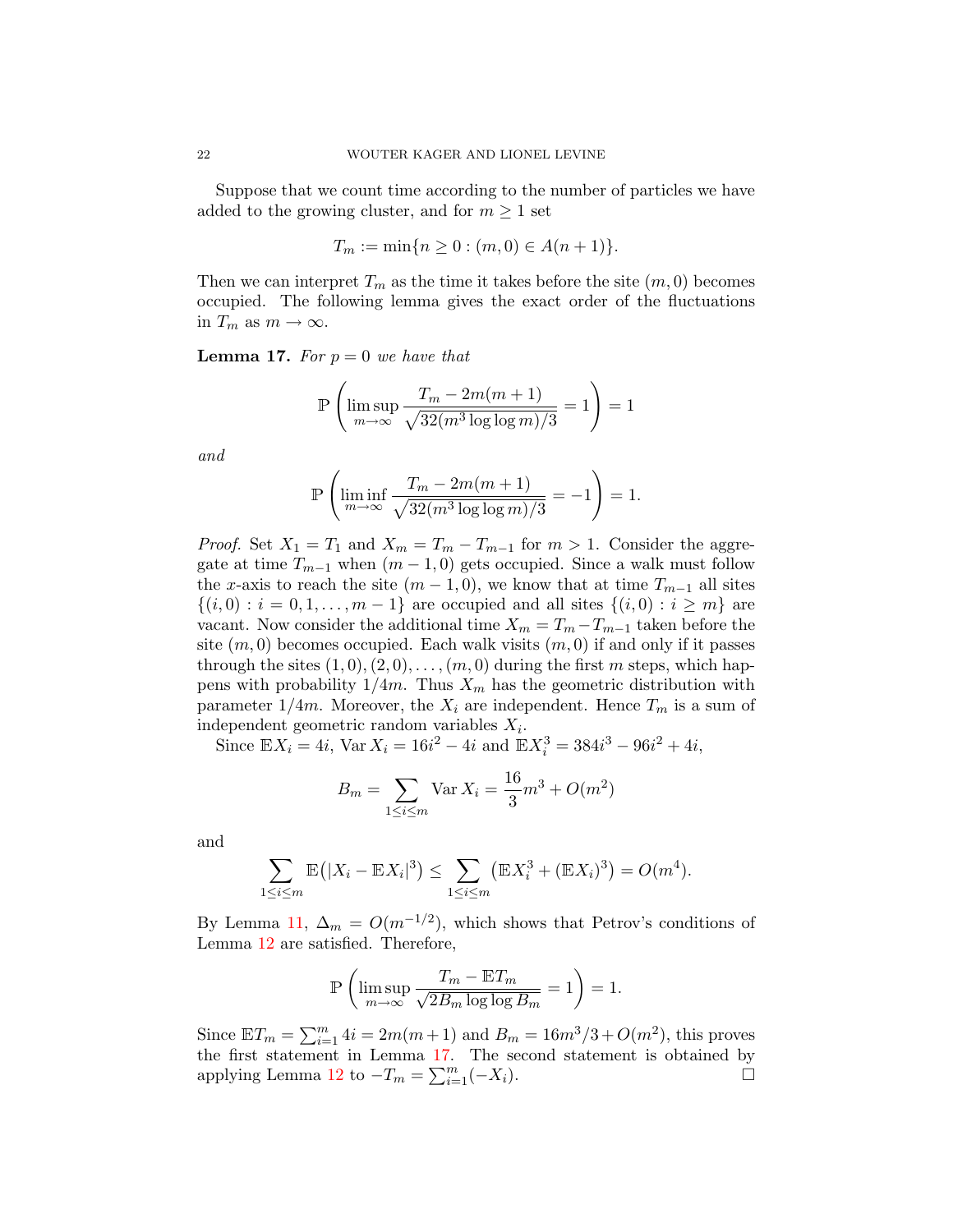Proof of Theorem [3.](#page-5-1) Fix  $\varepsilon > 0$ , set  $\eta := \sqrt{2(n \log \log n)/3}$  and let  $\rho =$  $[(1 - \varepsilon)\eta]$ . If we write  $m = n - \rho$ , then

$$
2m(m+1) = 2n(n+1) - 4n\rho + o(n),
$$
  

$$
\sqrt{32(m^3 \log \log m)/3} = 4n\eta + o(n^{5/4} \log \log n).
$$

Hence, setting  $m = n - \rho$  in Lemma [17](#page-21-0) gives

$$
\mathbb{P}\left(\limsup_{n\to\infty}\frac{T_{n-\rho}-2n(n+1)+4n\rho}{4n\eta}=1\right)=1.
$$

Since  $\{(n - \rho, 0) \notin A(v_n)\} = \{T_{n-\rho} > v_n - 1\}$  and  $v_n - 1 = 2n(n + 1)$ , this implies

$$
\mathbb{P}((n-\rho,0) \notin A(v_n) \text{ i.o.}) = 1.
$$

Likewise, setting  $m = n + \rho$  in Lemma [17](#page-21-0) gives

$$
\mathbb{P}\left(\liminf_{n\to\infty}\frac{T_{n+\rho}-2n(n+1)-4n\rho}{4n\eta}=-1\right)=1,
$$

hence

$$
\mathbb{P}((n+\rho,0) \in A(v_n) \text{ i.o.}) = 1. \square
$$

## 8. Concluding Remarks

Lawler, Bramson and Griffeath [\[LBG92\]](#page-24-0) discovered a key property of the Euclidean ball that characterizes it as the limiting shape of internal DLA clusters based on simple random walk in  $\mathbb{Z}^d$ : for simple random walk killed on exiting the ball, any point z sufficiently far from the boundary of the ball is visited more often in expectation by a walk started at the origin than by a walk started at a uniform point in the ball. Uniformly layered walks have an analogous property with respect to the diamond: the Green's function  $g(y, \cdot)$  for a walk started at y and killed on exiting  $\mathcal{D}_n$  satisfies

$$
g(o,z) \geq \frac{1}{\# \mathcal{D}_n} \sum_{y \in \mathcal{D}_n} g(y,z)
$$

for all  $z \in \mathcal{D}_n$ . Indeed, both the walk started at  $o$  and the walk started at a uniform point in  $\mathcal{D}_n$  are uniformly distributed on layer  $\mathcal{L}_{\|z\|}$  at the time  $\tau_{\|z\|}$ when they first hit this layer, so the expected number of visits to  $z$  after time  $\tau_{\parallel z \parallel}$  is the same for both walks. The inequality comes from the fact that a walk started at the origin must hit layer  $\mathcal{L}_{\|z\|}$  before exiting  $\mathcal{D}_n$ .

We conclude with two questions. The first concerns uniformly layered walks started from a point other than the origin. Figure [6](#page-23-8) shows internal DLA clusters for six different starting points in the first quadrant of  $\mathbb{Z}^2$ . These clusters are all contained in the first quadrant. Our simulations indicate that a limiting shape exists for each starting point, and that no two starting points have the same limiting shape; but we do not know of any explicit characterization of the shapes arising in this way.

The second question is, do there exist walks with bounded increments having uniform harmonic measure on  $L^1$  spheres in  $\mathbb{Z}^d$  for  $d \geq 3$ ?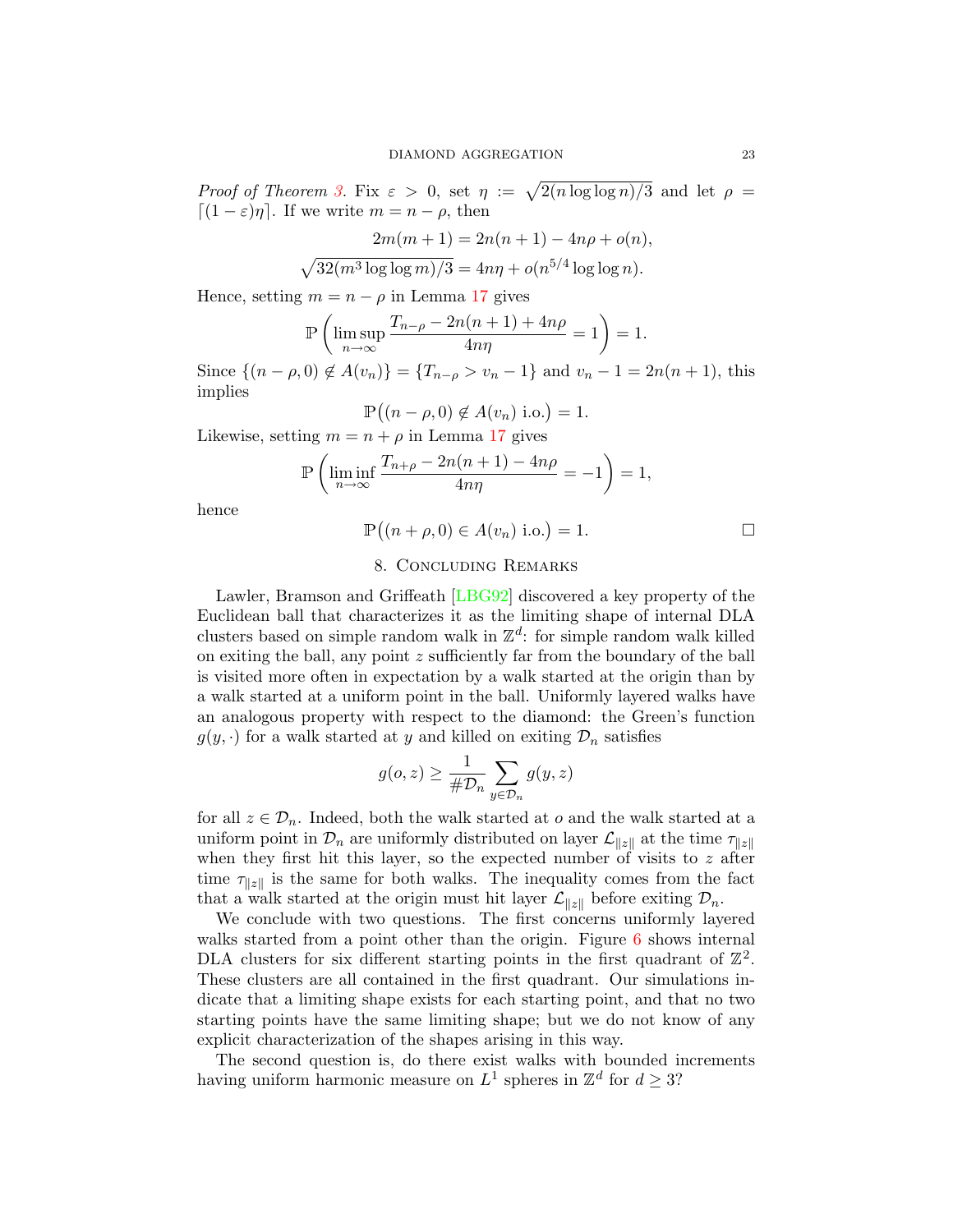#### 24 WOUTER KAGER AND LIONEL LEVINE



<span id="page-23-8"></span>FIGURE 6. Internal DLA clusters in the first quadrant of  $\mathbb{Z}^2$ based on the outward-directed layered walk  $Q_{out}$  started from a point other than the origin. For example, the cluster on the lower left is formed from 405 900 particles started at the point  $(1, 1)$ .

### Acknowledgement

We thank Ronald Meester for fruitful discussions.

#### **REFERENCES**

- <span id="page-23-6"></span>[AS92] N. Alon and J. H. Spencer. The probabilistic method. John Wiley & Sons Inc., New York (1992).
- <span id="page-23-2"></span>[BQR03] G. Ben Arous, J. Quastel and A. F. Ramírez. Internal DLA in a random environment. Ann. Inst. H. Poincaré Probab. Statist. **39**(2): 301–324 (2003).
- <span id="page-23-5"></span>[Bi95] P. Billingsley. Probability and Measure. 3rd ed. John Wiley & Sons (1995).
- <span id="page-23-3"></span>[BB07] S. Blachère and S. Brofferio. Internal diffusion limited aggregation on discrete groups having exponential growth. Probab. Theory Related Fields 137(3-4): 323–343 (2007).
- <span id="page-23-0"></span>[DF91] P. Diaconis and W. Fulton. A growth model, a game, an algebra, Lagrange inversion, and characteristic classes. Rend. Sem. Mat. Univ. Politec. Torino 49(1): 95–119 (1991).
- <span id="page-23-4"></span>[Du04] J. Dubédat. Reflected planar Brownian motions, intertwining relations and crossing probabilities. Ann. Inst. H. Poincaré Probab. Statist. 40: 539-552 (2004).
- <span id="page-23-7"></span>[Es45] C.-G. Esseen. Fourier analysis of distribution functions. A mathematical study of the Laplace-Gaussian law. Acta Math. 77: 1–125 (1945).
- <span id="page-23-1"></span>[GQ00] J. Gravner and J. Quastel. Internal DLA and the Stefan problem. Ann. Probab. 28(4): 1528–1562 (2000).